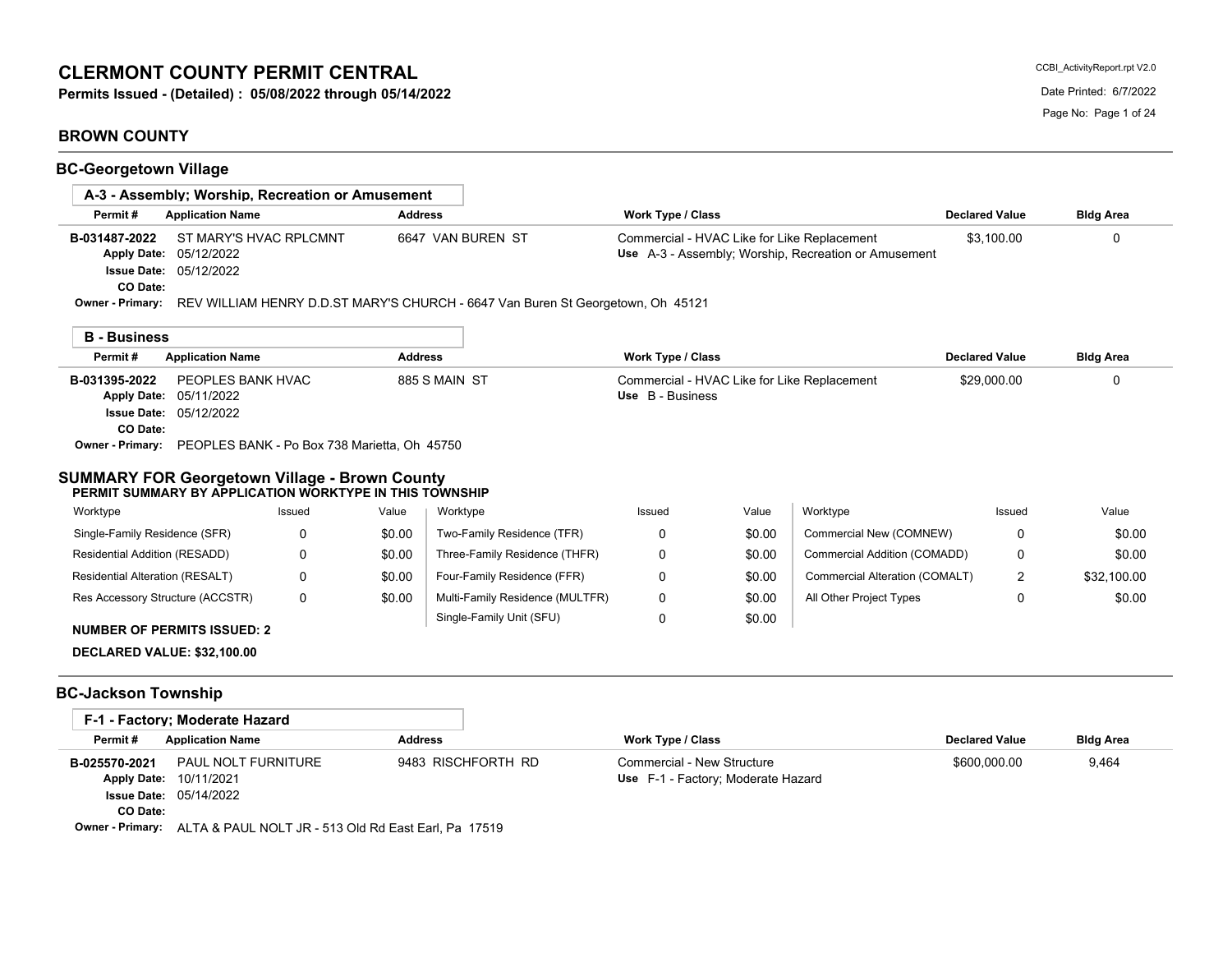#### **SUMMARY FOR Jackson Township - Brown County PERMIT SUMMARY BY APPLICATION WORKTYPE IN THIS TOWNSHIP**

| Worktype                           | Issued | Value  | Worktype                        | Issued | Value  | Worktype                       | Issued | Value        |
|------------------------------------|--------|--------|---------------------------------|--------|--------|--------------------------------|--------|--------------|
| Single-Family Residence (SFR)      |        | \$0.00 | Two-Family Residence (TFR)      |        | \$0.00 | Commercial New (COMNEW)        |        | \$600,000.00 |
| Residential Addition (RESADD)      |        | \$0.00 | Three-Family Residence (THFR)   |        | \$0.00 | Commercial Addition (COMADD)   | 0      | \$0.00       |
| Residential Alteration (RESALT)    |        | \$0.00 | Four-Family Residence (FFR)     |        | \$0.00 | Commercial Alteration (COMALT) | 0      | \$0.00       |
| Res Accessory Structure (ACCSTR)   | 0      | \$0.00 | Multi-Family Residence (MULTFR) |        | \$0.00 | All Other Project Types        | 0      | \$0.00       |
| <b>NUMBER OF PERMITS ISSUED: 1</b> |        |        | Single-Family Unit (SFU)        |        | \$0.00 |                                |        |              |

**DECLARED VALUE: \$600,000.00**

### **BC-Mt Orab Village**

| <b>B</b> - Business       |                                                                                    |                 |                                            |                       |                  |  |  |
|---------------------------|------------------------------------------------------------------------------------|-----------------|--------------------------------------------|-----------------------|------------------|--|--|
| Permit#                   | <b>Application Name</b>                                                            | <b>Address</b>  | <b>Work Type / Class</b>                   | <b>Declared Value</b> | <b>Bldg Area</b> |  |  |
| B-030619-2022<br>CO Date: | INVORGORATE PERFORMANCE<br>Apply Date: 04/28/2022<br><b>Issue Date: 05/12/2022</b> | 251 EASTWOOD RD | Commercial - Occupancy<br>Use B - Business | \$0.00                |                  |  |  |
| <b>Owner - Primary:</b>   | LAH PROPERTIES ENTERPRISES - 2280 Hales Way Williamsburg, Oh 45176                 |                 |                                            |                       |                  |  |  |
| B-030620-2022<br>CO Date: | INVORGORATE PERFORMANCE<br>Apply Date: 04/28/2022<br><b>Issue Date: 05/09/2022</b> | 301 EASTWOOD RD | Commercial - Occupancy<br>Use B - Business | \$0.00                |                  |  |  |

**Owner - Primary:** LAH PROPERTIES ENTERPRISES - 2280 Hales Way Williamsburg, Oh 45176

### **U - Utility & Miscellaneous**

| Permit#       | <b>Application Name</b>                                        | <b>Address</b>  | Work Type / Class                                                | <b>Declared Value</b> | <b>Bldg Area</b> |  |  |  |  |  |
|---------------|----------------------------------------------------------------|-----------------|------------------------------------------------------------------|-----------------------|------------------|--|--|--|--|--|
| B-030585-2022 | ANTENNAS T-MOBILE<br>Apply Date: 04/28/2022                    | 107 HUGHES BLVD | Commercial - Tower Alteration<br>Use U - Utility & Miscellaneous | \$20,000.00           |                  |  |  |  |  |  |
|               | <b>Issue Date: 05/13/2022</b>                                  |                 |                                                                  |                       |                  |  |  |  |  |  |
| CO Date:      |                                                                |                 |                                                                  |                       |                  |  |  |  |  |  |
|               | Owner - Primary:  114 DEWEY LLC - Po Box 475 Mt Orab, Oh 45154 |                 |                                                                  |                       |                  |  |  |  |  |  |

### **SUMMARY FOR Mt Orab Village - Brown County**

| PERMIT SUMMARY BY APPLICATION WORKTYPE IN THIS TOWNSHIP |        |        |                                 |        |        |                                |        |             |  |  |  |
|---------------------------------------------------------|--------|--------|---------------------------------|--------|--------|--------------------------------|--------|-------------|--|--|--|
| Worktype                                                | Issued | Value  | Worktype                        | Issued | Value  | Worktvpe                       | Issued | Value       |  |  |  |
| Single-Family Residence (SFR)                           | 0      | \$0.00 | Two-Family Residence (TFR)      |        | \$0.00 | Commercial New (COMNEW)        |        | \$0.00      |  |  |  |
| Residential Addition (RESADD)                           |        | \$0.00 | Three-Family Residence (THFR)   |        | \$0.00 | Commercial Addition (COMADD)   |        | \$0.00      |  |  |  |
| Residential Alteration (RESALT)                         |        | \$0.00 | Four-Family Residence (FFR)     |        | \$0.00 | Commercial Alteration (COMALT) | 3      | \$20,000.00 |  |  |  |
| Res Accessory Structure (ACCSTR)                        | 0      | \$0.00 | Multi-Family Residence (MULTFR) |        | \$0.00 | All Other Project Types        |        | \$20,000.00 |  |  |  |
|                                                         |        |        | Single-Family Unit (SFU)        |        | \$0.00 |                                |        |             |  |  |  |

### **NUMBER OF PERMITS ISSUED: 3**

#### **DECLARED VALUE: \$20,000.00**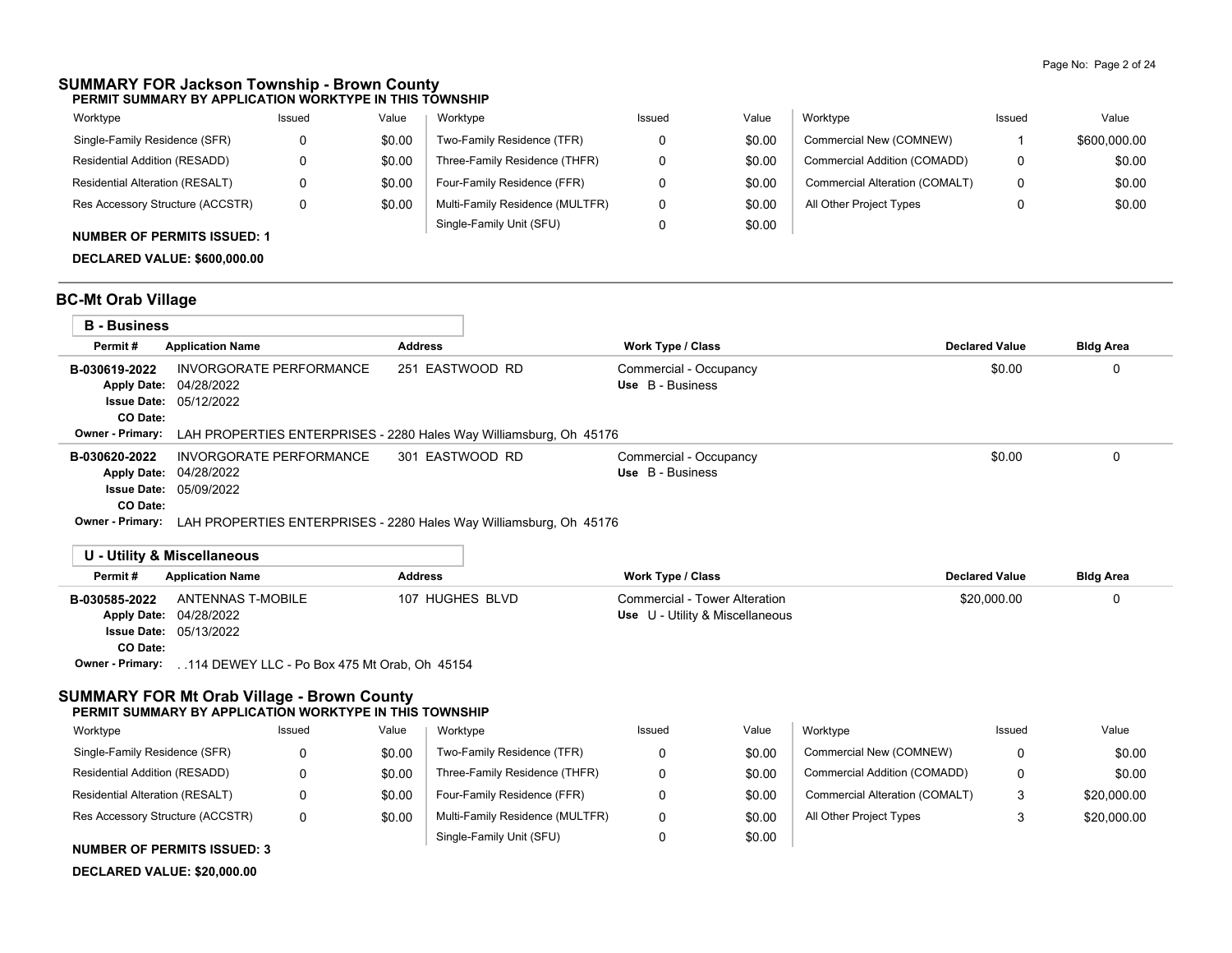### **BC-Pleasant Township**

| Permit#                             | <b>Application Name</b>                                                              | <b>Address</b> | <b>Work Type / Class</b>                       | <b>Declared Value</b> | <b>Bldg Area</b> |  |  |  |  |  |  |  |
|-------------------------------------|--------------------------------------------------------------------------------------|----------------|------------------------------------------------|-----------------------|------------------|--|--|--|--|--|--|--|
| B-029197-2022                       | <b>BC LANDFILL MOBILE OFFICE</b><br>Apply Date: 03/23/2022                           | 9427 BEYERS RD | Commercial - New Structure<br>Use B - Business | \$134,000.00          | 3,450            |  |  |  |  |  |  |  |
| CO Date:                            | <b>Issue Date: 05/14/2022</b>                                                        |                |                                                |                       |                  |  |  |  |  |  |  |  |
| <b>Owner - Primary:</b>             | RUMPKE WASTE, INC. - 3990 Generation Dr Cincinnati, Oh 45251                         |                |                                                |                       |                  |  |  |  |  |  |  |  |
| B-029198-2022                       | BC LANDFILL MOBILE OFFICE<br>Apply Date: 03/23/2022<br><b>Issue Date: 05/14/2022</b> | 9427 BEYERS RD | Commercial - New Structure<br>Use B - Business | \$134,000.00          | 3,450            |  |  |  |  |  |  |  |
| CO Date:<br><b>Owner - Primary:</b> | RUMPKE WASTE. INC. - 3990 Generation Dr Cincinnati. Oh 45251                         |                |                                                |                       |                  |  |  |  |  |  |  |  |

#### Residential Addition (RESADD) Issued Value Issued Value Worktype Issued Value Commercial New (COMNEW) Commercial Addition (COMADD) Commercial Alteration (COMALT) All Other Project Types Single-Family Unit (SFU) Multi-Family Residence (MULTFR) Four-Family Residence (FFR) Three-Family Residence (THFR) Two-Family Residence (TFR) Worktype Res Accessory Structure (ACCSTR) Residential Alteration (RESALT) Single-Family Residence (SFR) Worktype 0 0 0 0 0 0 0 0  $\Omega$  2 0 0 0 \$0.00 \$0.00 \$0.00 \$0.00 \$0.00 \$0.00 \$0.00 \$0.00 \$0.00 \$268,000.00 \$0.00 \$0.00 \$0.00

**NUMBER OF PERMITS ISSUED: 2**

**DECLARED VALUE: \$268,000.00**

#### **Summary For BROWN COUNTY PERMIT SUMMARY BY APPLICATION WORKTYPE IN THIS COUNTY**

#### Worktype **Worktype** Issued Value Issued Value Issued Value

| Single-Family Residence (SFR)    |   | \$0.00 | Two-Family Residence (TFR)      | 0 | \$0.00 | Commercial New (COMNEW)        |    | \$868,000.00 |
|----------------------------------|---|--------|---------------------------------|---|--------|--------------------------------|----|--------------|
| Residential Addition (RESADD)    |   | \$0.00 | Three-Family Residence (THFR)   |   | \$0.00 | Commercial Addition (COMADD)   |    | \$0.00       |
| Residential Alteration (RESALT)  |   | \$0.00 | Four-Family Residence (FFR)     |   | \$0.00 | Commercial Alteration (COMALT) | г. | \$52,100.00  |
| Res Accessory Structure (ACCSTR) | 0 | \$0.00 | Multi-Family Residence (MULTFR) | 0 | \$0.00 | All Other Project Types        |    | \$20,000.00  |
|                                  |   |        | Single-Family Unit (SFU)        |   | \$0.00 |                                |    |              |

### **NUMBER OF PERMITS ISSUED: 8**

**DECLARED VALUE: \$920,100.00**

### **CLERMONT COUNTY**

# **Batavia Township**

**R - Residential RCO**

| Worktype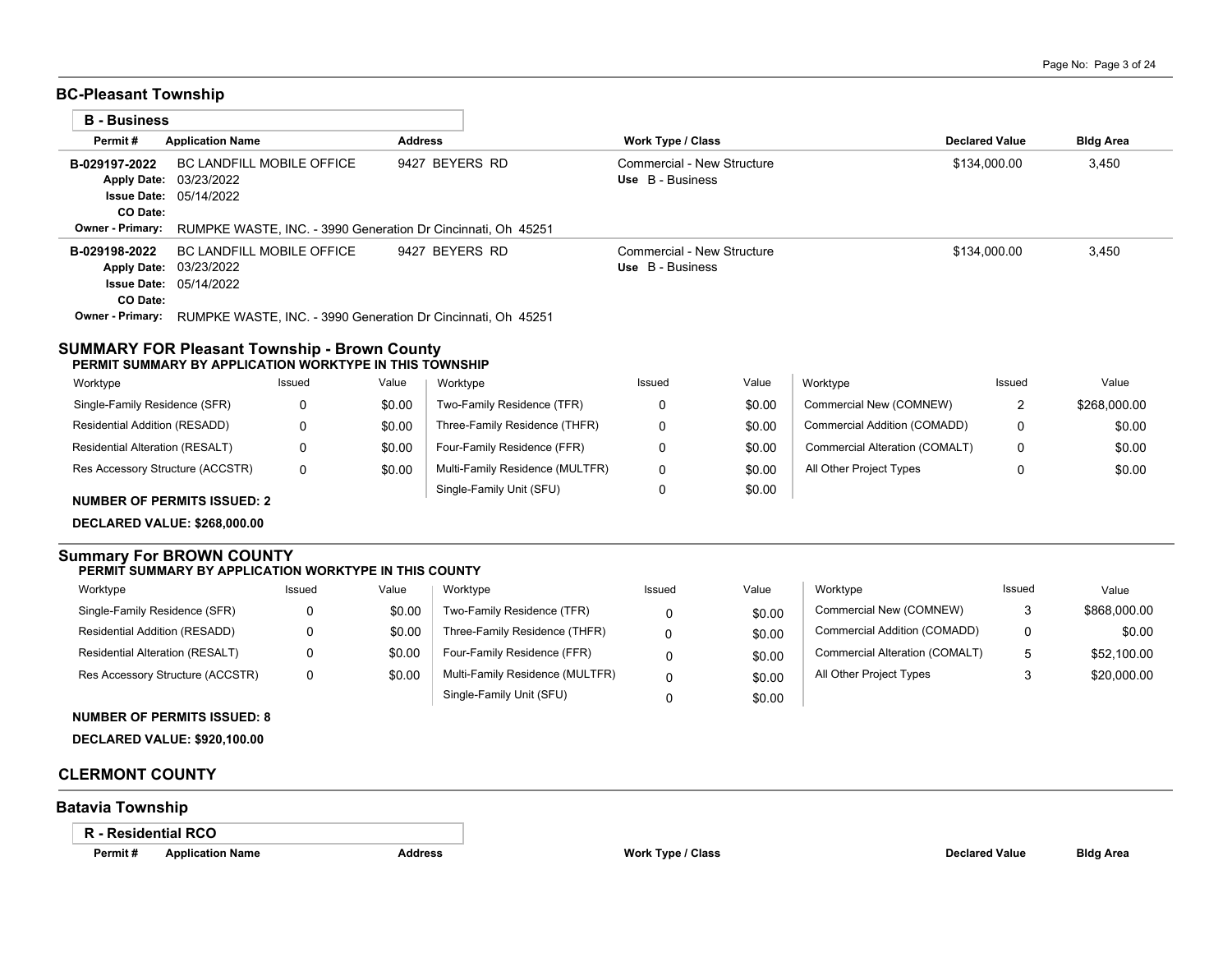|                                                                       |                                                                                                                                                              |                                                                               |                                                                  |              | Page No: Page 4 of 24 |  |  |  |  |  |  |  |
|-----------------------------------------------------------------------|--------------------------------------------------------------------------------------------------------------------------------------------------------------|-------------------------------------------------------------------------------|------------------------------------------------------------------|--------------|-----------------------|--|--|--|--|--|--|--|
| B-030405-2022<br>CO Date:                                             | <b>HNH HOMES</b><br>Apply Date: 04/26/2022<br>Issue Date: 05/11/2022                                                                                         | 1744 CLOUGH PIKE                                                              | Residential - Single Family Residence<br>Use R - Residential RCO | \$450,000.00 | 5,558                 |  |  |  |  |  |  |  |
| <b>Owner - Primary:</b>                                               |                                                                                                                                                              | ANDREW M & CHRISTINA G COLE - 4295 Fox Ridge Dr Batavia, Oh 45103             |                                                                  |              |                       |  |  |  |  |  |  |  |
| B-030428-2022<br>CO Date:                                             | <b>BASEMENT FINISH</b><br>Apply Date: 04/26/2022<br>Issue Date: 05/10/2022                                                                                   | 3949 APPLEGATE CT                                                             | Residential - Alteration<br>Use R - Residential RCO              | \$20,000.00  | 283                   |  |  |  |  |  |  |  |
| Owner - Primary:                                                      | BRITTANY & JOE MORGAN - 3949 Applegate Ct Amelia, Oh 45102                                                                                                   |                                                                               |                                                                  |              |                       |  |  |  |  |  |  |  |
| B-030718-2022<br>CO Date:<br>Owner - Primary:                         | <b>BASEMENT FINISH</b><br>Apply Date: 04/29/2022<br><b>Issue Date: 05/14/2022</b><br>MATTHEW BREWER - 4769 Derby Place Batavia, Oh 45103                     | 4769 DERBY PLACE RD                                                           | Residential - Alteration<br>Use R - Residential RCO              | \$5,850.00   | 1,200                 |  |  |  |  |  |  |  |
| B-030966-2022<br>CO Date:                                             | <b>DRIVEWAY</b><br>Apply Date: 05/04/2022<br><b>Issue Date: 05/13/2022</b>                                                                                   | 3999 INDIGO CT                                                                | Residential - Site Development<br>Use R - Residential RCO        | \$5,000.00   | $\mathbf 0$           |  |  |  |  |  |  |  |
| <b>Owner - Primary:</b>                                               | ALEC CONWAY - 3999 Indigo Ct Amelia, Oh 45102                                                                                                                |                                                                               |                                                                  |              |                       |  |  |  |  |  |  |  |
| B-031024-2022<br><b>Apply Date:</b><br><b>Issue Date:</b><br>CO Date: | <b>SOLAR PANELS</b><br>05/05/2022<br>05/10/2022                                                                                                              | 4189 SUMMIT RD                                                                | Residential - Solar Panels<br>Use R - Residential RCO            | \$14,800.00  | $\mathbf 0$           |  |  |  |  |  |  |  |
| <b>Owner - Primary:</b>                                               | LAURA K & JAMES K SCHADLE - 4189 Summit Rd Batavia, Oh 45103                                                                                                 |                                                                               |                                                                  |              |                       |  |  |  |  |  |  |  |
| B-031181-2022<br>CO Date:                                             | <b>HVAC REPLACEMENT</b><br>Apply Date: 05/09/2022<br><b>Issue Date: 05/10/2022</b>                                                                           | 2402 GATETREE LN                                                              | Residential - HVAC Replacement<br>Use R - Residential RCO        | \$7,169.00   | $\mathbf 0$           |  |  |  |  |  |  |  |
| <b>Owner - Primary:</b>                                               |                                                                                                                                                              | TAMMY DIANE & ROBBEY EUGENE PARKS TAYLOR - 2402 Gatetree Ln Batavia, Oh 45103 |                                                                  |              |                       |  |  |  |  |  |  |  |
| B-031314-2022<br>CO Date:                                             | <b>HVAC REPLACEMENT</b><br>Apply Date: 05/10/2022<br><b>Issue Date: 05/10/2022</b>                                                                           | 3325 MEADOW GREEN CT                                                          | Residential - HVAC Replacement<br>Use R - Residential RCO        | \$10,749.00  | $\Omega$              |  |  |  |  |  |  |  |
| <b>Owner - Primary:</b>                                               |                                                                                                                                                              | DAVID ALLAN & JANICE MARIE ILES - 1263 White Oak Rd Amelia, Oh 45102          |                                                                  |              |                       |  |  |  |  |  |  |  |
| B-031328-2022<br><b>Issue Date:</b><br>CO Date:<br>Owner - Primary:   | <b>DRIVEWAY</b><br>Apply Date: 05/10/2022<br>05/14/2022<br>RAYMOND R & DONNA NEISER - 1708 Clough Pike Batavia, Oh 45103                                     | 1770 CLOUGH PI                                                                | Residential - Site Development<br>Use R - Residential RCO        | \$6,000.00   | $\mathbf 0$           |  |  |  |  |  |  |  |
| B-031348-2022<br>CO Date:                                             | POOL INGROUND<br>Apply Date: 05/10/2022<br><b>Issue Date: 05/12/2022</b><br>Owner - Primary: MICHAEL & JENNIFER LUNSFORD - 4006 Ivy Wood Dr Amelia, Oh 45102 | 4784 ROSES RUN                                                                | Residential - Alteration<br>Use R - Residential RCO              | \$80,000.00  | $\mathbf 0$           |  |  |  |  |  |  |  |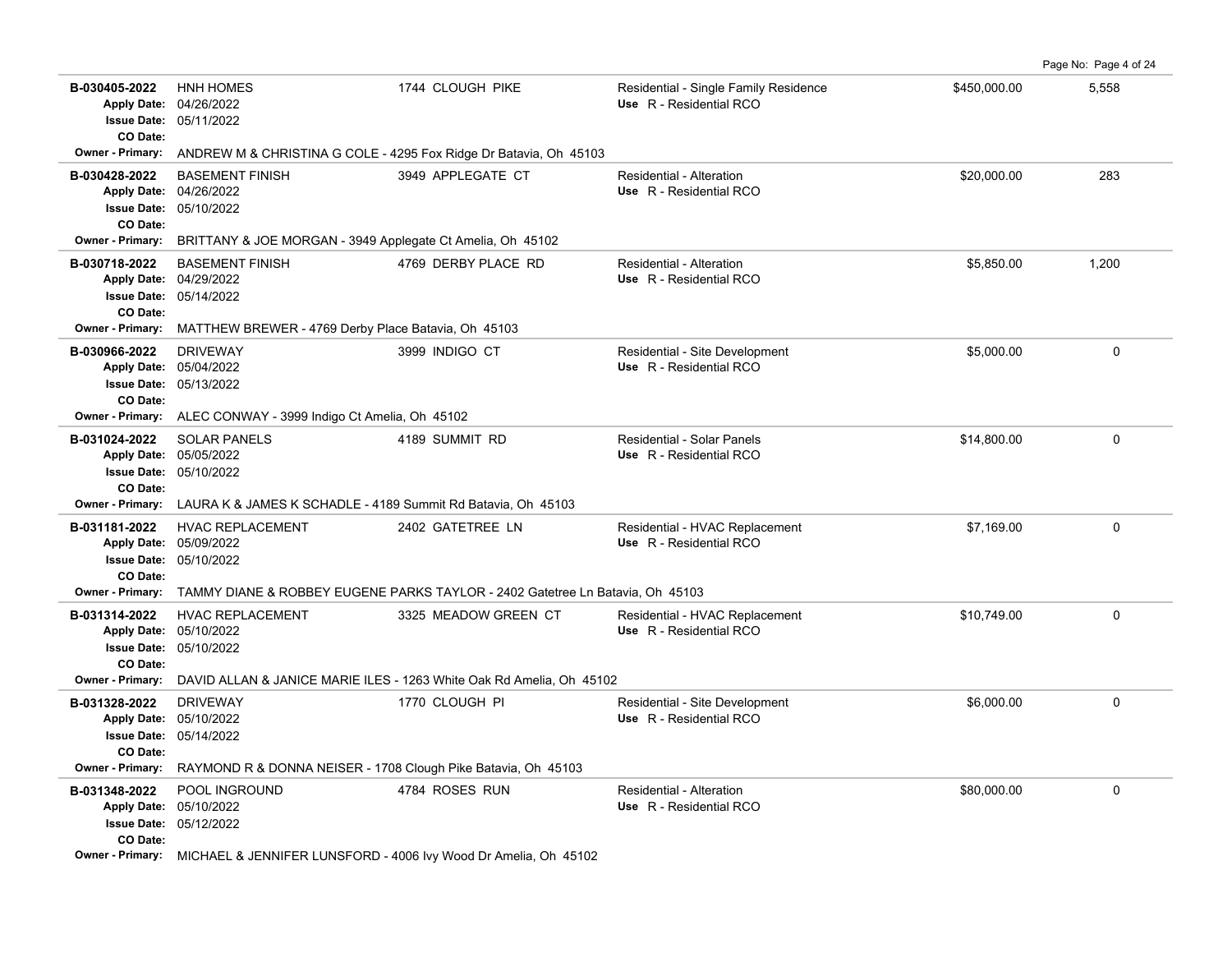|                                                                                                  |                                                                                                                                                                                                                                               |                                                                                               |                                                                                 |                       | Page No: Page 5 of 24 |  |  |  |  |
|--------------------------------------------------------------------------------------------------|-----------------------------------------------------------------------------------------------------------------------------------------------------------------------------------------------------------------------------------------------|-----------------------------------------------------------------------------------------------|---------------------------------------------------------------------------------|-----------------------|-----------------------|--|--|--|--|
| B-031355-2022<br><b>Apply Date:</b><br><b>Issue Date:</b><br>CO Date:<br><b>Owner - Primary:</b> | <b>HVAC REPLACEMENT</b><br>05/10/2022<br>05/10/2022<br>05/20/2022<br>DENNIS L & ANNE K SAXTON - 2029 Woodbrook Dr Amelia. Oh 45102                                                                                                            | 2029 WOOD BROOK DR                                                                            | Residential - HVAC Replacement<br>Use R - Residential RCO                       | \$4,520.00            | 0                     |  |  |  |  |
| B-031389-2022<br><b>Apply Date:</b><br><b>Issue Date:</b><br>CO Date:<br><b>Owner - Primary:</b> | <b>ELECTRIC UPGRADE</b><br>05/11/2022<br>05/11/2022<br>05/31/2022<br>DAVID J TRUSTEE TAYLOR - 520 Chapel Rd Amelia, Oh 45102                                                                                                                  | 520 CHAPEL RD                                                                                 | Residential - Electric Service Upgrade<br>Use R - Residential RCO               | \$750.00              | 0                     |  |  |  |  |
| B-031393-2022<br><b>Apply Date:</b><br><b>Issue Date:</b><br>CO Date:<br><b>Owner - Primary:</b> | <b>FISCHER SFH</b><br>05/11/2022<br>05/14/2022                                                                                                                                                                                                | 4803 ROSES RUN RUN<br>GRAND COMMUNITIES LTD - 3940 Olympic BI, Ste 400 Erlanger, Ky 41018     | Residential - Single Family Residence<br>Use R - Residential RCO                | \$581,056.00          | 7,290                 |  |  |  |  |
| B-031431-2022<br><b>Apply Date:</b><br><b>Issue Date:</b><br>CO Date:<br>Owner - Primary:        | <b>HVAC REPLACEMENT</b><br>05/11/2022<br>05/11/2022<br>DAVID H & DEBORAH BROCK - 2544 Bauer Rd Batavia, Oh 45103                                                                                                                              | 2544 BAUER RD                                                                                 | Residential - HVAC Replacement<br>Use R - Residential RCO                       | \$9,948.00            | 0                     |  |  |  |  |
| B-031480-2022<br><b>Issue Date:</b><br>CO Date:<br>Owner - Primary:                              | <b>HVAC REPLACEMENT</b><br>Apply Date: 05/12/2022<br>05/12/2022                                                                                                                                                                               | 1668 CLOUGH PIKE<br>KENNETH R & MILDRED C TRUSTEES PRICE - 1668 Clough Pike Batavia, Oh 45103 | Residential - HVAC Replacement<br>Use R - Residential RCO                       | \$12,000.00           | 0                     |  |  |  |  |
| B-031482-2022<br><b>Issue Date:</b><br>CO Date:<br><b>Owner - Primary:</b>                       | 0<br>\$6,000.00<br><b>HVAC REPLACEMENT</b><br>3346 MEADOW GREEN CT<br>Residential - HVAC Replacement<br>Use R - Residential RCO<br>Apply Date: 05/12/2022<br>05/12/2022<br>JOSHUA A & JENNIFER M WEBB - 3346 Meadow Green Ct Amelia, Oh 45102 |                                                                                               |                                                                                 |                       |                       |  |  |  |  |
|                                                                                                  | R-3 - Residential; Multi-family, Congregate Care                                                                                                                                                                                              |                                                                                               |                                                                                 |                       |                       |  |  |  |  |
| Permit#                                                                                          | <b>Application Name</b>                                                                                                                                                                                                                       | <b>Address</b>                                                                                | <b>Work Type / Class</b>                                                        | <b>Declared Value</b> | <b>Bldg Area</b>      |  |  |  |  |
| B-030144-2022                                                                                    | <b>PARKER ELEC REPAIR</b><br>Apply Date: 04/21/2022<br><b>Issue Date: 05/09/2022</b>                                                                                                                                                          | 301 HEATHER VIEW DR                                                                           | Commercial - Alteration<br>Use R-3 - Residential; Multi-family, Congregate Care | \$4,000.00            | 0                     |  |  |  |  |

05/11/2022 **CO Date:**

**Owner - Primary:** RANDY L & MARSHA L PARKER - 301 Heatherview St Batavia, Oh 45103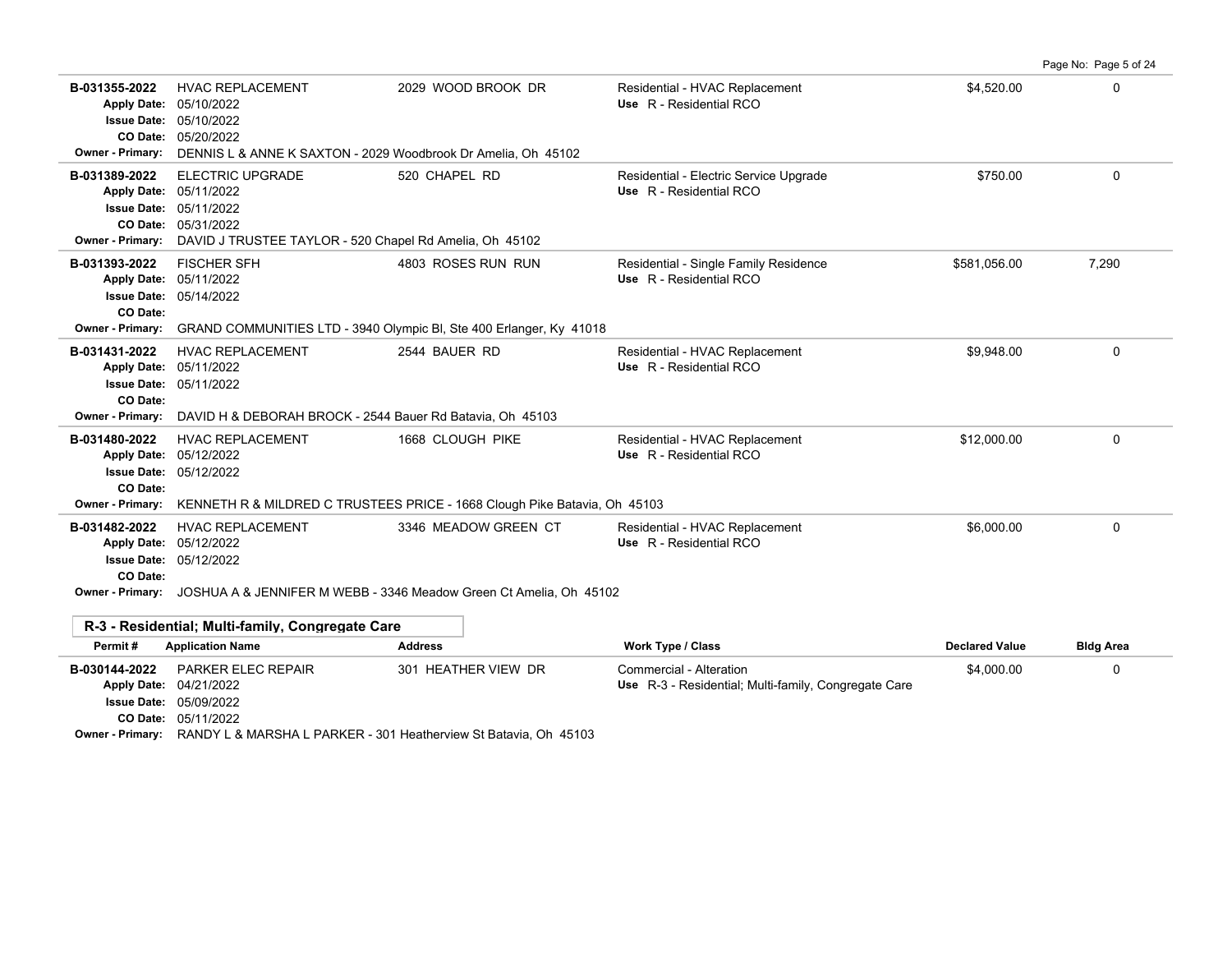### **SUMMARY FOR Batavia Township**

**PERMIT SUMMARY BY APPLICATION WORKTYPE IN THIS TOWNSHIP**

| Worktype                               | Issued | Value          | Worktype                        | Issued | Value  | Worktype                       | Issued | Value       |
|----------------------------------------|--------|----------------|---------------------------------|--------|--------|--------------------------------|--------|-------------|
| Single-Family Residence (SFR)          |        | \$1,031,056.00 | Two-Family Residence (TFR)      |        | \$0.00 | Commercial New (COMNEW)        | 0      | \$0.00      |
| Residential Addition (RESADD)          |        | \$0.00         | Three-Family Residence (THFR)   |        | \$0.00 | Commercial Addition (COMADD)   | 0      | \$0.00      |
| <b>Residential Alteration (RESALT)</b> |        | \$171.786.00   | Four-Family Residence (FFR)     |        | \$0.00 | Commercial Alteration (COMALT) |        | \$4,000.00  |
| Res Accessory Structure (ACCSTR)       |        | \$0.00         | Multi-Family Residence (MULTFR) |        | \$0.00 | All Other Project Types        |        | \$76,186,00 |
| AUBURER OF BEBRUTO IOOUER, 10          |        |                | Single-Family Unit (SFU)        |        | \$0.00 |                                |        |             |

### **NUMBER OF PERMITS ISSUED: 16**

**DECLARED VALUE: \$1,217,842.00**

### **Batavia Village**

|                                                                                                  | <b>R</b> - Residential RCO                                                                                                        |                                                                                         |                                                         |                                                                    |                                                                  |        |                                |                       |                  |
|--------------------------------------------------------------------------------------------------|-----------------------------------------------------------------------------------------------------------------------------------|-----------------------------------------------------------------------------------------|---------------------------------------------------------|--------------------------------------------------------------------|------------------------------------------------------------------|--------|--------------------------------|-----------------------|------------------|
| Permit#                                                                                          | <b>Application Name</b>                                                                                                           |                                                                                         | <b>Address</b>                                          |                                                                    | Work Type / Class                                                |        |                                | <b>Declared Value</b> | <b>Bldg Area</b> |
| B-030738-2022<br><b>Apply Date:</b><br>CO Date:<br><b>Owner - Primary:</b>                       | <b>RYAN HOMES</b><br>04/30/2022<br><b>Issue Date: 05/09/2022</b><br>HAL HOMES INC - 9545 Kenwood Rd, Ste 401 Cincinnati, Oh 45242 |                                                                                         |                                                         | 2466 STREAMSIDE DR                                                 | Residential - Single Family Residence<br>Use R - Residential RCO |        |                                | \$289,774.00          | 5,405            |
| B-030739-2022<br><b>Apply Date:</b><br><b>Issue Date:</b><br>CO Date:<br><b>Owner - Primary:</b> | <b>RYAN HOMES</b><br>04/30/2022<br>05/09/2022                                                                                     |                                                                                         |                                                         | 2443 CARRIAGE CIR                                                  | Residential - Single Family Residence<br>Use R - Residential RCO |        |                                | \$262,075.00          | 4,722            |
|                                                                                                  |                                                                                                                                   | NVR INC - 8622 Jacquemin Dr West Chester, Oh 45069<br>2217 STREAMSIDE DR<br><b>DECK</b> |                                                         |                                                                    |                                                                  |        |                                |                       |                  |
| B-031051-2022<br><b>Apply Date:</b>                                                              | 05/05/2022                                                                                                                        |                                                                                         |                                                         |                                                                    | Residential - Addition<br>Use R - Residential RCO                |        |                                | \$8.400.00            | 224              |
| <b>Issue Date:</b>                                                                               | 05/09/2022                                                                                                                        |                                                                                         |                                                         |                                                                    |                                                                  |        |                                |                       |                  |
|                                                                                                  | CO Date: 05/27/2022                                                                                                               |                                                                                         |                                                         |                                                                    |                                                                  |        |                                |                       |                  |
| <b>Owner - Primary:</b>                                                                          |                                                                                                                                   |                                                                                         |                                                         | KEVIN & TERA LYNN WEISBRODT - 2217 Streamside Dr Batavia, Oh 45103 |                                                                  |        |                                |                       |                  |
| <b>SUMMARY FOR Batavia Village</b>                                                               |                                                                                                                                   |                                                                                         | PERMIT SUMMARY BY APPLICATION WORKTYPE IN THIS TOWNSHIP |                                                                    |                                                                  |        |                                |                       |                  |
| Worktype                                                                                         |                                                                                                                                   | Issued                                                                                  | Value                                                   | Worktype                                                           | Issued                                                           | Value  | Worktype                       | Issued                | Value            |
| Single-Family Residence (SFR)                                                                    |                                                                                                                                   | 2                                                                                       | \$551,849.00                                            | Two-Family Residence (TFR)                                         | 0                                                                | \$0.00 | Commercial New (COMNEW)        | $\Omega$              | \$0.00           |
| Residential Addition (RESADD)                                                                    |                                                                                                                                   |                                                                                         | \$8.400.00                                              | Three-Family Residence (THFR)                                      | 0                                                                | \$0.00 | Commercial Addition (COMADD)   | $\Omega$              | \$0.00           |
| <b>Residential Alteration (RESALT)</b>                                                           |                                                                                                                                   | 0                                                                                       | \$0.00                                                  | Four-Family Residence (FFR)                                        | 0                                                                | \$0.00 | Commercial Alteration (COMALT) | $\Omega$              | \$0.00           |

 0 0 \$0.00 \$0.00

Single-Family Unit (SFU) Multi-Family Residence (MULTFR) All Other Project Types

0

\$0.00

#### **NUMBER OF PERMITS ISSUED: 3**

0

\$0.00

Res Accessory Structure (ACCSTR)

**DECLARED VALUE: \$560,249.00**

## **Bethel Village**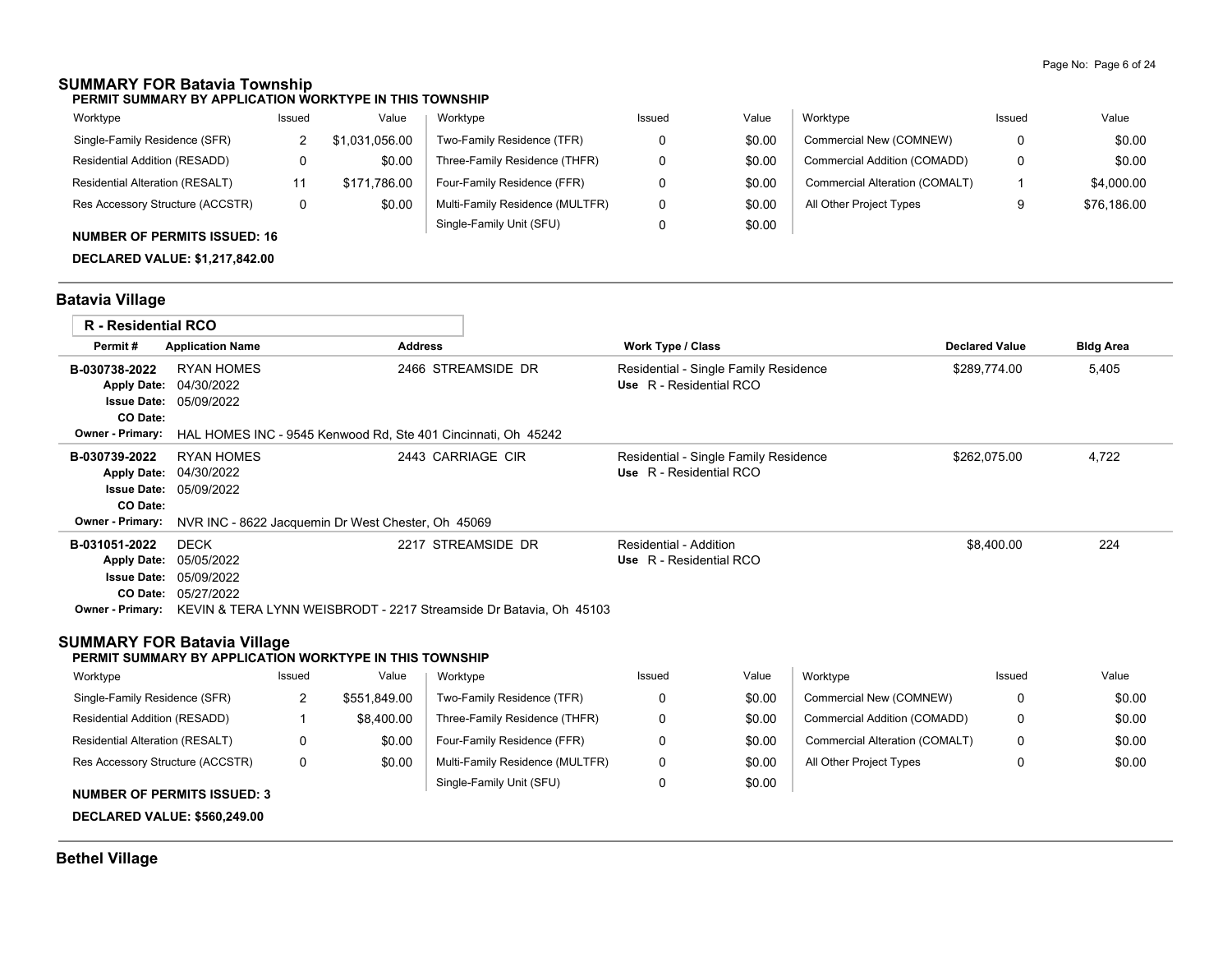|                                        | <b>R</b> - Residential RCO<br>Permit#<br><b>Application Name</b><br><b>Address</b> |              |        |                                                                               |                         |                       |                                |              |             |  |
|----------------------------------------|------------------------------------------------------------------------------------|--------------|--------|-------------------------------------------------------------------------------|-------------------------|-----------------------|--------------------------------|--------------|-------------|--|
|                                        |                                                                                    |              |        | <b>Work Type / Class</b>                                                      |                         | <b>Declared Value</b> | <b>Bldg Area</b>               |              |             |  |
| B-031541-2022                          | <b>DEMO</b>                                                                        | 644 PLANE ST |        |                                                                               | Commercial - Alteration |                       |                                | \$13,800.00  | 0           |  |
| <b>Apply Date:</b>                     | 05/12/2022                                                                         |              |        |                                                                               | Use R - Residential RCO |                       |                                |              |             |  |
| <b>Issue Date:</b>                     | 05/12/2022                                                                         |              |        |                                                                               |                         |                       |                                |              |             |  |
| CO Date:                               |                                                                                    |              |        |                                                                               |                         |                       |                                |              |             |  |
| <b>Owner - Primary:</b>                |                                                                                    |              |        | . .AMPLER DEVELOPMENT LLC - 1850 Parkway Place, Suite 1150 Marietta, Ga 30067 |                         |                       |                                |              |             |  |
| SUMMARY FOR Bethel Village<br>Worktype | PERMIT SUMMARY BY APPLICATION WORKTYPE IN THIS TOWNSHIP                            | Issued       | Value  | Worktype                                                                      | Issued                  | Value                 | Worktype                       | Issued       | Value       |  |
| Single-Family Residence (SFR)          |                                                                                    | 0            | \$0.00 | Two-Family Residence (TFR)                                                    | 0                       | \$0.00                | Commercial New (COMNEW)        | 0            | \$0.00      |  |
| Residential Addition (RESADD)          |                                                                                    | 0            | \$0.00 | Three-Family Residence (THFR)                                                 | 0                       | \$0.00                | Commercial Addition (COMADD)   | $\mathbf{0}$ | \$0.00      |  |
| Residential Alteration (RESALT)        |                                                                                    | 0            | \$0.00 | Four-Family Residence (FFR)                                                   | 0                       | \$0.00                | Commercial Alteration (COMALT) |              | \$13,800.00 |  |
| Res Accessory Structure (ACCSTR)       |                                                                                    | 0            | \$0.00 | Multi-Family Residence (MULTFR)                                               | 0                       | \$0.00                | All Other Project Types        | 0            | \$0.00      |  |
|                                        | <b>NUMBER OF PERMITS ISSUED: 1</b>                                                 |              |        | Single-Family Unit (SFU)                                                      | 0                       | \$0.00                |                                |              |             |  |

**DECLARED VALUE: \$13,800.00**

## **Chilo Village**

| <b>B</b> - Business     |                                                            |                |                         |                       |                  |  |
|-------------------------|------------------------------------------------------------|----------------|-------------------------|-----------------------|------------------|--|
| Permit#                 | <b>Application Name</b>                                    | <b>Address</b> | Work Type / Class       | <b>Declared Value</b> | <b>Bldg Area</b> |  |
| B-022706-2021           | 52 PICKUP CARRYOUT                                         | 2836 US 52     | Commercial - Alteration | \$0.00                |                  |  |
|                         | Apply Date: 06/22/2021                                     |                | Use B - Business        |                       |                  |  |
|                         | <b>Issue Date: 05/11/2022</b>                              |                |                         |                       |                  |  |
|                         | <b>CO Date: 05/25/2022</b>                                 |                |                         |                       |                  |  |
| <b>Owner - Primary:</b> | BURCAL PROPERTIES LLC - 2884 Sugartree Rd Bethel, Oh 45106 |                |                         |                       |                  |  |
|                         |                                                            |                |                         |                       |                  |  |

### **SUMMARY FOR Chilo Village**

#### **PERMIT SUMMARY BY APPLICATION WORKTYPE IN THIS TOWNSHIP**

| Worktype                         | Issued | Value  | Worktype                        | Issued | Value  | Worktype                       | Issued | Value  |
|----------------------------------|--------|--------|---------------------------------|--------|--------|--------------------------------|--------|--------|
| Single-Family Residence (SFR)    |        | \$0.00 | Two-Family Residence (TFR)      |        | \$0.00 | Commercial New (COMNEW)        |        | \$0.00 |
| Residential Addition (RESADD)    |        | \$0.00 | Three-Family Residence (THFR)   |        | \$0.00 | Commercial Addition (COMADD)   |        | \$0.00 |
| Residential Alteration (RESALT)  |        | \$0.00 | Four-Family Residence (FFR)     |        | \$0.00 | Commercial Alteration (COMALT) |        | \$0.00 |
| Res Accessory Structure (ACCSTR) |        | \$0.00 | Multi-Family Residence (MULTFR) |        | \$0.00 | All Other Project Types        |        | \$0.00 |
| NUMBER OF BERMITO IOQUER, 4      |        |        | Single-Family Unit (SFU)        |        | \$0.00 |                                |        |        |

### **NUMBER OF PERMITS ISSUED: 1**

**DECLARED VALUE: \$0.00**

### **Franklin Township**

### **R - Residential RCO**

| Permit# | Applicatio |
|---------|------------|
|---------|------------|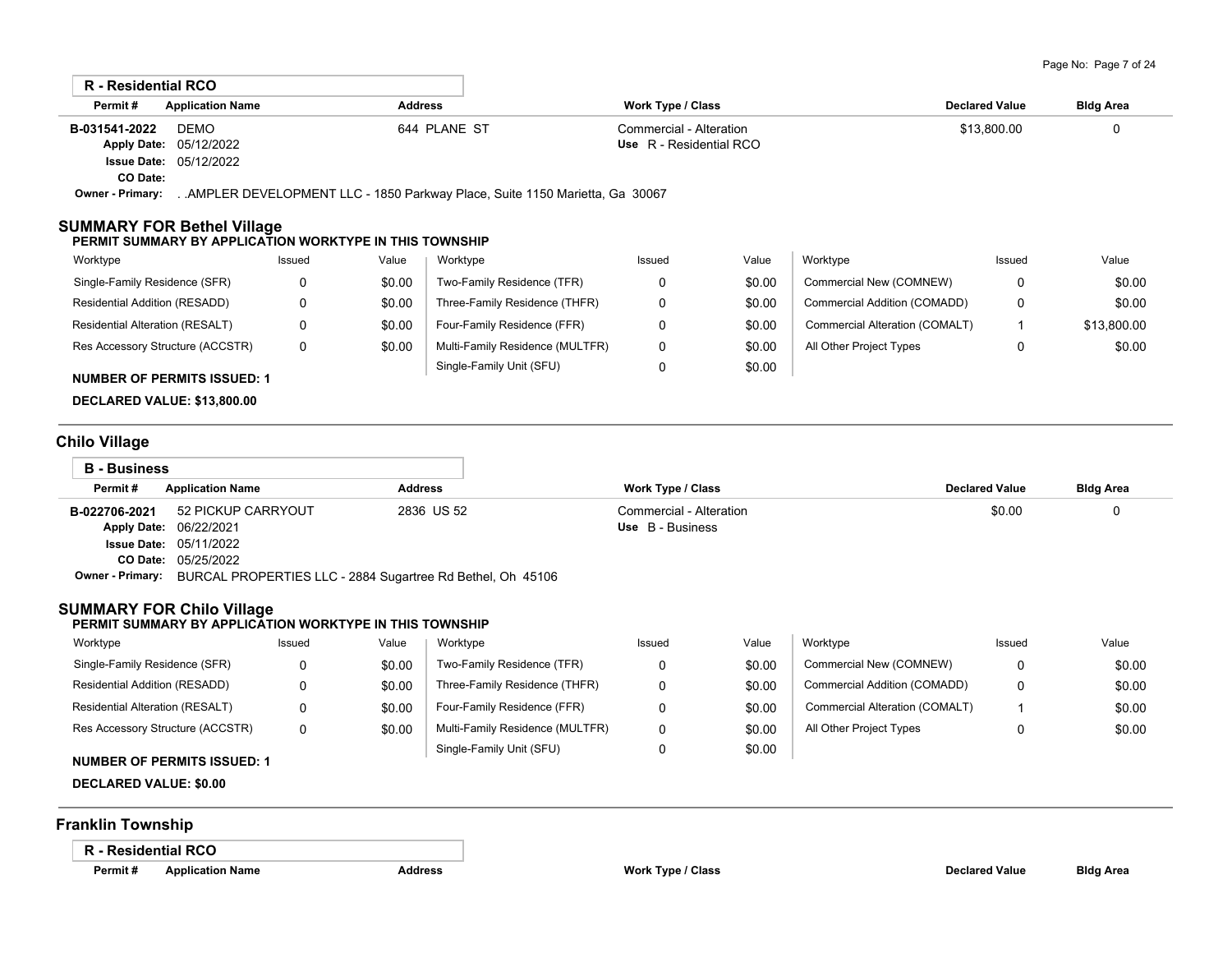Page No: Page 8 of 24

| B-031556-2022    | GARAGE & BEDROOM                                                | 1736 SWINGS CORNER POINT | Residential - Addition  | \$100,000.00 | .186 |
|------------------|-----------------------------------------------------------------|--------------------------|-------------------------|--------------|------|
|                  | <b>Apply Date: 05/12/2022</b>                                   | $    -$                  | Use R - Residential RCO |              |      |
|                  | <b>Issue Date: 05/14/2022</b>                                   |                          |                         |              |      |
| CO Date:         |                                                                 |                          |                         |              |      |
| Owner - Primary: | ERINN NEWMAN - 1736 Swings Corner Pt Isabel Rd Bethel, Oh 45106 |                          |                         |              |      |

### **SUMMARY FOR Franklin Township**

#### **PERMIT SUMMARY BY APPLICATION WORKTYPE IN THIS TOWNSHIP**

| Worktype                               | Issued | Value        | Worktvpe                        | Issued | Value  | Worktype                       | Issued | Value  |
|----------------------------------------|--------|--------------|---------------------------------|--------|--------|--------------------------------|--------|--------|
| Single-Family Residence (SFR)          | 0      | \$0.00       | Two-Family Residence (TFR)      |        | \$0.00 | Commercial New (COMNEW)        |        | \$0.00 |
| Residential Addition (RESADD)          |        | \$100,000.00 | Three-Family Residence (THFR)   |        | \$0.00 | Commercial Addition (COMADD)   |        | \$0.00 |
| <b>Residential Alteration (RESALT)</b> | 0      | \$0.00       | Four-Family Residence (FFR)     |        | \$0.00 | Commercial Alteration (COMALT) |        | \$0.00 |
| Res Accessory Structure (ACCSTR)       | 0      | \$0.00       | Multi-Family Residence (MULTFR) |        | \$0.00 | All Other Project Types        |        | \$0.00 |
| <b>NUMBER OF PERMITS ISSUED: 1</b>     |        |              | Single-Family Unit (SFU)        |        | \$0.00 |                                |        |        |

**DECLARED VALUE: \$100,000.00**

# **Goshen Township**

| <b>R</b> - Residential RCO                                                 |                                                                                                                                                           |                                                                                          |                                                           |                       |                  |
|----------------------------------------------------------------------------|-----------------------------------------------------------------------------------------------------------------------------------------------------------|------------------------------------------------------------------------------------------|-----------------------------------------------------------|-----------------------|------------------|
| Permit#                                                                    | <b>Application Name</b>                                                                                                                                   | <b>Address</b>                                                                           | <b>Work Type / Class</b>                                  | <b>Declared Value</b> | <b>Bldg Area</b> |
| B-027700-2022<br><b>Apply Date:</b><br><b>Owner - Primary:</b>             | <b>SOLAR PANELS</b><br>01/21/2022<br><b>Issue Date: 05/10/2022</b><br>CO Date: 05/26/2022<br>CAROLYN ANN & MALCOLM FRY - 6484 Smith Rd Loveland, Oh 45140 | 6484 SMITH RD                                                                            | Residential - Solar Panels<br>Use R - Residential RCO     | \$76,282.00           | 0                |
| B-030710-2022<br>CO Date:<br><b>Owner - Primary:</b>                       | <b>SEWER CHANGEOVER</b><br>Apply Date: 04/29/2022<br><b>Issue Date: 05/12/2022</b><br>STACY TRAMMEL - 1800 Stumpy Ln Goshen, Oh 45122                     | 1800 STUMPY LN                                                                           | Residential - Alteration<br>Use R - Residential RCO       | \$4,000.00            | 0                |
| B-030733-2022<br>CO Date:<br><b>Owner - Primary:</b>                       | <b>PAVILION</b><br>Apply Date: 04/30/2022<br><b>Issue Date: 05/12/2022</b>                                                                                | 6884 SWEETFARM LN<br>KENNETH A & DEANNA M BROBERG - 6884 Sweetfarm Ln Loveland, Oh 45140 | Residential - Addition<br>Use R - Residential RCO         | \$10,000.00           | 196              |
| B-031096-2022<br><b>Apply Date:</b><br>CO Date:<br><b>Owner - Primary:</b> | <b>BASEMENT FINISH</b><br>05/06/2022<br><b>Issue Date: 05/11/2022</b><br>SHANE D COATES - 4101 Ironledge Ct Loveland, Oh 45140                            | 4101 IRONLEDGE CT                                                                        | Residential - Alteration<br>Use R - Residential RCO       | \$25,000.00           | 688              |
| B-031183-2022<br><b>Apply Date:</b><br>CO Date:                            | <b>HVAC REPLACEMENT</b><br>05/09/2022<br><b>Issue Date: 05/09/2022</b><br>Owner - Primary: KRISTIAN & TISHA EDWARDS - 3850 Oak Creek Ln Goshen, Oh 45122  | 3850 OAK CREEK LN                                                                        | Residential - HVAC Replacement<br>Use R - Residential RCO | \$19,918.00           | 0                |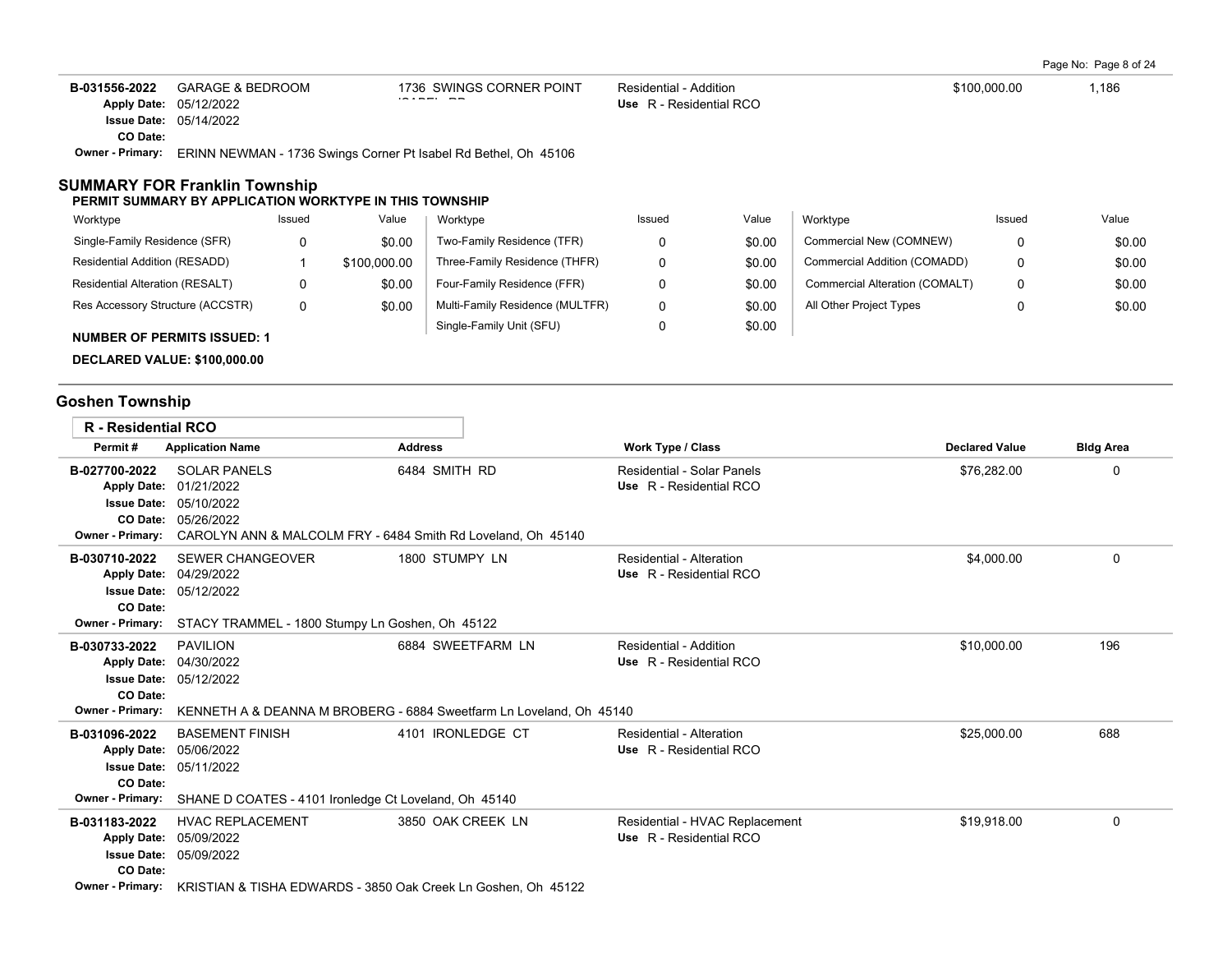Page No: Page 9 of 24

| B-031212-2022<br><b>HVAC REPLACEMENT</b><br>05/09/2022<br><b>Apply Date:</b><br><b>Issue Date: 05/09/2022</b><br>CO Date:                                                                          |                                                                        |        | 1513 DORSET WAY                                                                                                        | Residential - HVAC Replacement<br>Use R - Residential RCO                                                           |                                                           |        | \$8,000.00                     |                       |                  |
|----------------------------------------------------------------------------------------------------------------------------------------------------------------------------------------------------|------------------------------------------------------------------------|--------|------------------------------------------------------------------------------------------------------------------------|---------------------------------------------------------------------------------------------------------------------|-----------------------------------------------------------|--------|--------------------------------|-----------------------|------------------|
| <b>Owner - Primary:</b>                                                                                                                                                                            |                                                                        |        |                                                                                                                        | DEBORAH A & JOSEPH EDDY - 1513 Dorset Way Loveland, Oh 45140                                                        |                                                           |        |                                |                       |                  |
| B-031483-2022<br><b>Apply Date:</b><br>CO Date:                                                                                                                                                    | <b>HVAC REPLACEMENT</b><br>05/12/2022<br><b>Issue Date: 05/12/2022</b> |        |                                                                                                                        | 2156 WOODVILLE PI                                                                                                   | Residential - HVAC Replacement<br>Use R - Residential RCO |        |                                | \$10,000.00           | $\mathbf 0$      |
|                                                                                                                                                                                                    |                                                                        |        |                                                                                                                        | Owner - Primary: TODD L WINEMILLER, ETAL - 6475 Taylor Pi Blanchester, Oh 45107                                     |                                                           |        |                                |                       |                  |
| <b>SUMMARY FOR Goshen Township</b><br>PERMIT SUMMARY BY APPLICATION WORKTYPE IN THIS TOWNSHIP                                                                                                      |                                                                        |        |                                                                                                                        |                                                                                                                     |                                                           |        |                                |                       |                  |
| Worktype                                                                                                                                                                                           |                                                                        | Issued | Value                                                                                                                  | Worktype                                                                                                            | Issued                                                    | Value  | Worktype                       | Issued                | Value            |
| Single-Family Residence (SFR)                                                                                                                                                                      |                                                                        | 0      | \$0.00                                                                                                                 | Two-Family Residence (TFR)                                                                                          | 0                                                         | \$0.00 | Commercial New (COMNEW)        | 0                     | \$0.00           |
| Residential Addition (RESADD)                                                                                                                                                                      |                                                                        | 1      | \$10,000.00                                                                                                            | Three-Family Residence (THFR)                                                                                       | 0                                                         | \$0.00 | Commercial Addition (COMADD)   | 0                     | \$0.00           |
| Residential Alteration (RESALT)                                                                                                                                                                    |                                                                        | 6      | \$143,200.00                                                                                                           | Four-Family Residence (FFR)                                                                                         | $\mathbf 0$                                               | \$0.00 | Commercial Alteration (COMALT) | 0                     | \$0.00           |
| Res Accessory Structure (ACCSTR)                                                                                                                                                                   |                                                                        | 0      | \$0.00                                                                                                                 | Multi-Family Residence (MULTFR)                                                                                     | 0                                                         | \$0.00 | All Other Project Types        | 4                     | \$114,200.00     |
| <b>NUMBER OF PERMITS ISSUED: 7</b>                                                                                                                                                                 |                                                                        |        |                                                                                                                        | Single-Family Unit (SFU)                                                                                            | 0                                                         | \$0.00 |                                |                       |                  |
| <b>DECLARED VALUE: \$153,200.00</b>                                                                                                                                                                |                                                                        |        |                                                                                                                        |                                                                                                                     |                                                           |        |                                |                       |                  |
|                                                                                                                                                                                                    |                                                                        |        |                                                                                                                        |                                                                                                                     |                                                           |        |                                |                       |                  |
| Miami Township                                                                                                                                                                                     |                                                                        |        |                                                                                                                        |                                                                                                                     |                                                           |        |                                |                       |                  |
| <b>B</b> - Business                                                                                                                                                                                |                                                                        |        |                                                                                                                        |                                                                                                                     |                                                           |        |                                |                       |                  |
| Permit#                                                                                                                                                                                            | <b>Application Name</b>                                                |        | <b>Address</b>                                                                                                         |                                                                                                                     | <b>Work Type / Class</b>                                  |        |                                | <b>Declared Value</b> | <b>Bldg Area</b> |
| ZEILMAN JAMES ROOF REPL<br>B-031013-2022<br>Apply Date: 05/04/2022<br><b>Issue Date: 05/13/2022</b><br>CO Date:                                                                                    |                                                                        |        | 977 BUSINESS 28                                                                                                        | Commercial - Roof Replacement<br>Use B - Business                                                                   |                                                           |        | \$10,000.00                    | 0                     |                  |
| <b>Owner - Primary:</b><br>ZJ HOLDINGS LLC - 977 State Route 28 Milford, Oh 45150<br>RSRV @ OASIS ELECTRIC<br>B-031403-2022<br>Apply Date: 05/11/2022<br><b>Issue Date: 05/12/2022</b><br>CO Date: |                                                                        |        | 902 LOVELAND MIAMIVILLE RD<br>Owner - Primary: CLERMONT GOLF LTD - 1250 Springfield Pike, Ste 400 Cincinnati, Oh 45215 | Commercial - Alteration<br>Use B - Business                                                                         |                                                           |        | \$3,500.00                     | $\mathbf 0$           |                  |
|                                                                                                                                                                                                    |                                                                        |        |                                                                                                                        |                                                                                                                     |                                                           |        |                                |                       |                  |
| <b>E</b> - Education<br>Permit#                                                                                                                                                                    | <b>Application Name</b>                                                |        | <b>Address</b>                                                                                                         |                                                                                                                     | <b>Work Type / Class</b>                                  |        |                                | <b>Declared Value</b> | <b>Bldg Area</b> |
| F-030934-2022<br>Apply Date: 05/03/2022<br>CO Date:                                                                                                                                                | LV OAKS HVY EQUIP BLDG FA<br><b>Issue Date: 05/09/2022</b>             |        |                                                                                                                        | 5956 BUCKWHEAT RD<br>Owner - Primary: HAMILTON COUNTY JOINT VOCATIONAL SCHOOL - 5956 Buckwheat Rd Milford, Oh 45150 | Fire Protection Systems - Fire Alarm<br>Use E - Education |        |                                | \$22,500.00           | 8,463            |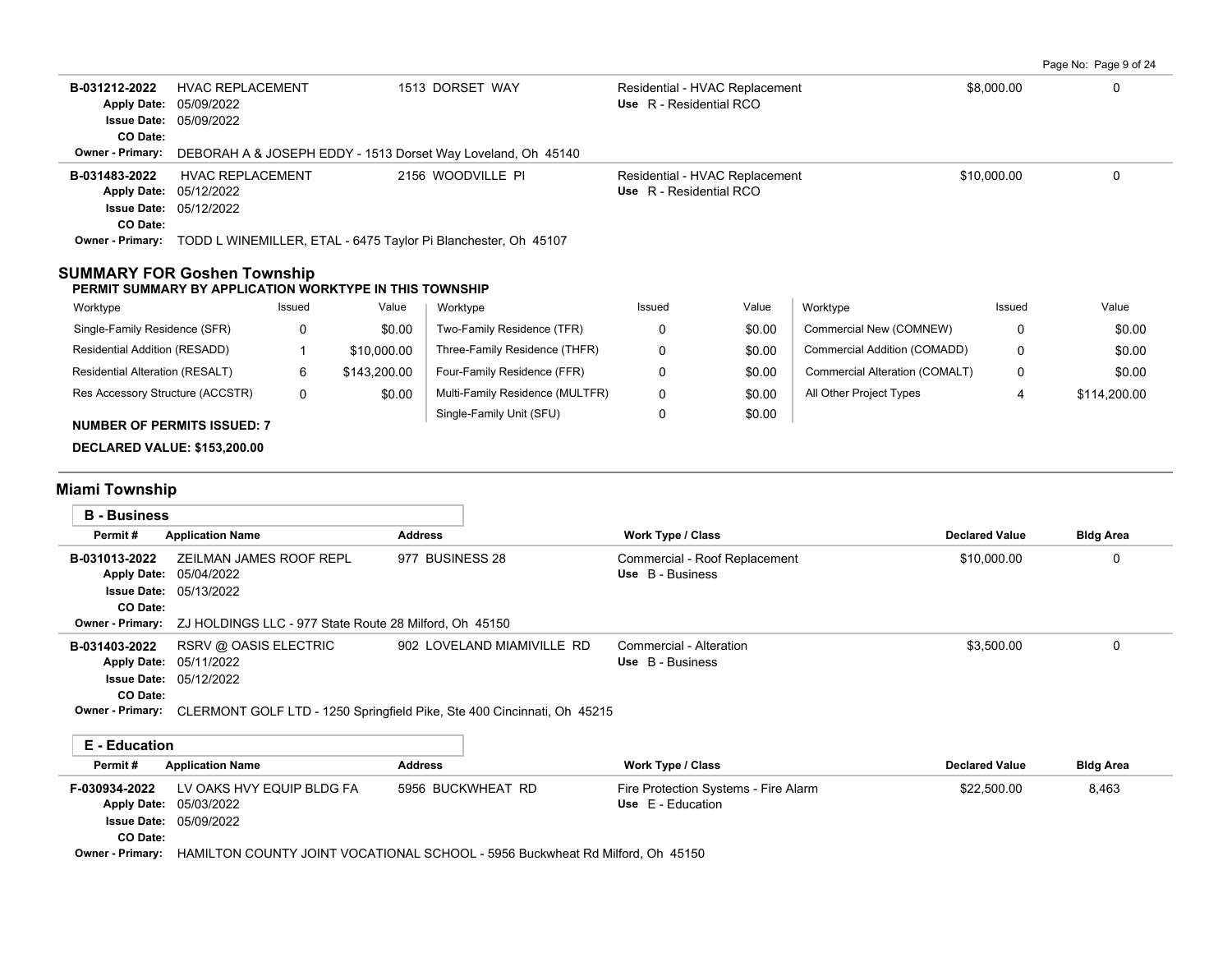| <b>R</b> - Residential RCO                                                      |                                                                                                                                                                                      |                                                                                                           |                                                                   |                       |                  |
|---------------------------------------------------------------------------------|--------------------------------------------------------------------------------------------------------------------------------------------------------------------------------------|-----------------------------------------------------------------------------------------------------------|-------------------------------------------------------------------|-----------------------|------------------|
| Permit#                                                                         | <b>Application Name</b>                                                                                                                                                              | <b>Address</b>                                                                                            | Work Type / Class                                                 | <b>Declared Value</b> | <b>Bldg Area</b> |
| B-030907-2022<br>Apply Date: 05/03/2022<br>CO Date:                             | <b>DECK W/ROOF</b><br><b>Issue Date: 05/11/2022</b>                                                                                                                                  | 925 DUNTREATH LN                                                                                          | Residential - Addition<br>Use R - Residential RCO                 | \$10,000.00           | 330              |
| Owner - Primary:                                                                | RYAN D & MEGHANN L HENRY - 925 Duntreath Ln Loveland, Oh 45140                                                                                                                       |                                                                                                           |                                                                   |                       |                  |
| B-030971-2022<br>CO Date:<br><b>Owner - Primary:</b>                            | <b>M/I HOMES</b><br>Apply Date: 05/04/2022<br><b>Issue Date: 05/14/2022</b>                                                                                                          | 1426 PALMA DR<br>M/I HOMES OF CINCINNATI LLC - 9349 Waterstone Blvd, Ste 100 Cincinnati, Oh 45249         | Residential - Single Family Residence<br>Use R - Residential RCO  | \$101,695.00          | 4,726            |
| B-030988-2022<br>Apply Date: 05/04/2022<br><b>Owner - Primary:</b>              | <b>DECK POOL</b><br><b>Issue Date: 05/12/2022</b><br>CO Date: 06/06/2022                                                                                                             | 5903 WHIPPOORWILL HOLLOW<br>MELISSA LEIGH & CARY S PARNES - 5903 Whippoorwill Hollow Dr Milford, Oh 45150 | Residential - Accessory Structure<br>Use R - Residential RCO      | \$3,000.00            | 224              |
| B-031050-2022<br>Apply Date: 05/05/2022<br>CO Date:<br><b>Owner - Primary:</b>  | POOL INGROUND<br><b>Issue Date: 05/09/2022</b>                                                                                                                                       | 1129 BLACK HORSE RUN<br>MICHAEL LADD JR & MARGARET MARIE HUNTING - 1129 Black Horse St Loveland, Oh 45140 | <b>Residential - Alteration</b><br>Use R - Residential RCO        | \$80,000.00           | 0                |
| B-031094-2022<br>Apply Date: 05/06/2022<br>CO Date:                             | <b>HVAC REPLACEMENT</b><br>Issue Date: 05/09/2022                                                                                                                                    | 1349 RIDGE CREST DR                                                                                       | Residential - HVAC Replacement<br>Use R - Residential RCO         | \$6,501.00            | 0                |
| <b>Owner - Primary:</b><br>B-031119-2022<br>CO Date:<br><b>Owner - Primary:</b> | JASON & RHONDA SCHUTTE - 1349 Ridge Crest Dr Milford, Oh 45150<br><b>ZICKA HOMES</b><br>Apply Date: 05/06/2022<br><b>Issue Date: 05/10/2022</b>                                      | 6575 LAURELSTONE CT<br>WILLOWS BEND DEVELOPMENT LLC - 7861 East Kemper Rd Cincinnati, Oh 45249            | Residential - Single Family Residence<br>Use R - Residential RCO  | \$900,000.00          | 7,064            |
| B-031206-2022<br>CO Date:<br><b>Owner - Primary:</b>                            | <b>HVAC REPLACEMENT</b><br>Apply Date: 05/09/2022<br>Issue Date: 05/09/2022<br>GREG MUELLER - 1641 Squires Wood Ct Milford, Oh 45150                                                 | 1641 SQUIRES WOOD CT                                                                                      | Residential - HVAC Replacement<br>Use R - Residential RCO         | \$11,500.00           | 0                |
| B-031325-2022                                                                   | <b>ELECTRIC UPGRADE</b><br>Apply Date: 05/10/2022<br><b>Issue Date: 05/10/2022</b><br>CO Date: 05/17/2022<br>Owner - Primary: YOLANDA L HUGHES - 5779 High View Dr Milford, Oh 45150 | 5779 HIGH VIEW DR                                                                                         | Residential - Electric Service Upgrade<br>Use R - Residential RCO | \$9,500.00            | 0                |
| B-031330-2022<br>Apply Date: 05/10/2022<br>CO Date:                             | HVAC REPLACEMENT<br>Issue Date: 05/10/2022                                                                                                                                           | 5879 WHIPPOORWILL HOLLOW                                                                                  | Residential - HVAC Replacement<br>Use R - Residential RCO         | \$17,000.00           | 0                |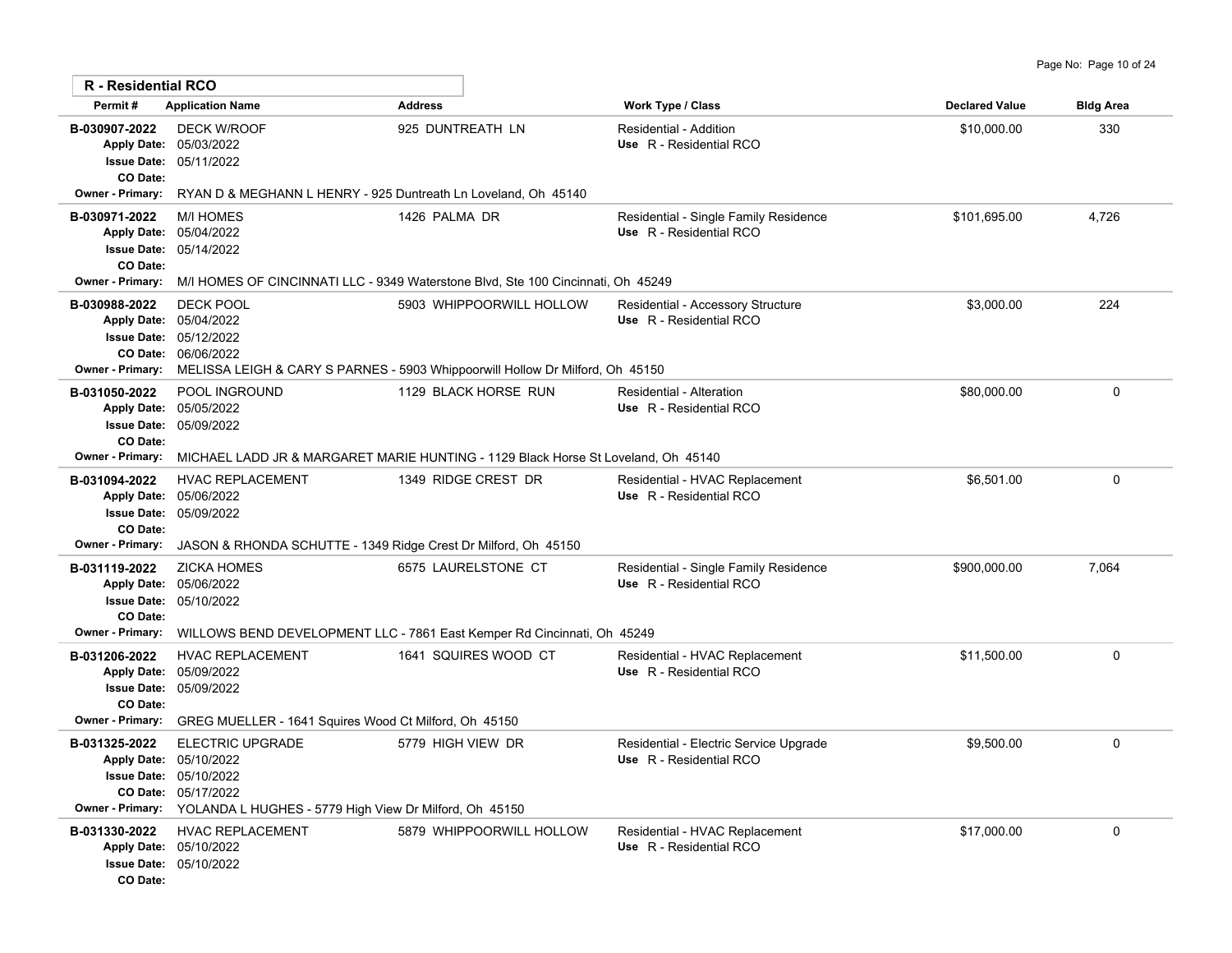|  | Page No: Page 11 of 24 |  |  |
|--|------------------------|--|--|
|  |                        |  |  |

| <b>Owner - Primary:</b>                              | SANDRA L DAHLING Po Box 501 Milford, Oh 45150                                                                                                                                |                                                                         |                                                                  |              |             |  |  |  |  |
|------------------------------------------------------|------------------------------------------------------------------------------------------------------------------------------------------------------------------------------|-------------------------------------------------------------------------|------------------------------------------------------------------|--------------|-------------|--|--|--|--|
| B-031342-2022<br><b>Owner - Primary:</b>             | <b>HVAC REPLACEMENT</b><br>Apply Date: 05/10/2022<br><b>Issue Date: 05/12/2022</b><br>CO Date: 05/18/2022<br>JOY C & STEVEN G PARKER - 1050 Bridlepath Ln Loveland, Oh 45140 | 1050 BRIDLE PATH LN                                                     | Residential - HVAC Replacement<br>Use R - Residential RCO        | \$12,995.00  | $\Omega$    |  |  |  |  |
| B-031399-2022<br>CO Date:                            | <b>ELECTRIC REPAIR</b><br>Apply Date: 05/11/2022<br>Issue Date: 05/11/2022                                                                                                   | 6160 PRICE RD                                                           | Residential - HVAC Replacement<br>Use R - Residential RCO        | \$4,109.00   | $\Omega$    |  |  |  |  |
| Owner - Primary:                                     | EDWRD F & D M JAGODZINSKI - 6160 Price Rd Loveland, Oh 45140                                                                                                                 |                                                                         |                                                                  |              |             |  |  |  |  |
| B-031401-2022<br>CO Date:                            | <b>ZICKA HOMES</b><br>Apply Date: 05/11/2022<br><b>Issue Date: 05/14/2022</b>                                                                                                | 6576 LAURELSTONE CT                                                     | Residential - Single Family Residence<br>Use R - Residential RCO | \$800,000.00 | 6,072       |  |  |  |  |
| <b>Owner - Primary:</b>                              |                                                                                                                                                                              | WILLOWS BEND DEVELOPMENT LLC - 7861 East Kemper Rd Cincinnati, Oh 45249 |                                                                  |              |             |  |  |  |  |
| B-031407-2022<br>Apply Date: 05/11/2022<br>CO Date:  | <b>HVAC REPLACEMENT</b><br><b>Issue Date: 05/11/2022</b>                                                                                                                     | 6160 PRICE RD                                                           | Residential - HVAC Replacement<br>Use R - Residential RCO        | \$20,000.00  | $\mathbf 0$ |  |  |  |  |
| Owner - Primary:                                     | EDWRD F & D M JAGODZINSKI - 6160 Price Rd Loveland, Oh 45140                                                                                                                 |                                                                         |                                                                  |              |             |  |  |  |  |
| B-031415-2022<br>Apply Date: 05/11/2022<br>CO Date:  | <b>DECK</b><br><b>Issue Date: 05/13/2022</b>                                                                                                                                 | 6602 KNOLLWOOD CIR                                                      | Residential - Addition<br>Use R - Residential RCO                | \$27,000.00  | 490         |  |  |  |  |
| Owner - Primary:                                     | THOMAS M & KAREN E GUTERL - 6602 Knollwood Cir Loveland, Oh 45140                                                                                                            |                                                                         |                                                                  |              |             |  |  |  |  |
| B-031429-2022<br>CO Date:                            | <b>HVAC REPLACEMENT</b><br>Apply Date: 05/11/2022<br><b>Issue Date: 05/11/2022</b>                                                                                           | 333 BEECH RD                                                            | Residential - HVAC Replacement<br>Use R - Residential RCO        | \$14,700.00  | $\mathbf 0$ |  |  |  |  |
| Owner - Primary:                                     | MARY BRIGID FERGUSON - 333 Beech Rd Loveland, Oh 45140                                                                                                                       |                                                                         |                                                                  |              |             |  |  |  |  |
| B-031481-2022<br>Apply Date: 05/12/2022<br>CO Date:  | <b>HVAC REPLACEMENT</b><br><b>Issue Date: 05/12/2022</b>                                                                                                                     | 604 HANNA AV                                                            | Residential - HVAC Replacement<br>Use R - Residential RCO        | \$7,000.00   | $\mathbf 0$ |  |  |  |  |
| <b>Owner - Primary:</b>                              |                                                                                                                                                                              | TIMOTHY M & THERESA J MCERLANE - 604 W Hanna Av Loveland, Oh 45140      |                                                                  |              |             |  |  |  |  |
| B-031491-2022<br>CO Date:<br><b>Owner - Primary:</b> | ROOF REPLACEMENT<br>Apply Date: 05/12/2022<br><b>Issue Date: 05/12/2022</b><br>MARK KOONCE - 5676 Werkshire Ter Milford, Oh 45150                                            | 5676 WERKSHIRE TER                                                      | Residential - Roof Replacement<br>Use R - Residential RCO        | \$11,914.88  | $\mathbf 0$ |  |  |  |  |
| B-031572-2022<br>CO Date:                            | <b>HVAC REPLACEMENT</b><br>Apply Date: 05/13/2022<br><b>Issue Date: 05/13/2022</b>                                                                                           | 5691 MELLIE AVE                                                         | Residential - HVAC Replacement<br>Use R - Residential RCO        | \$7,148.00   | 0           |  |  |  |  |
|                                                      | Owner - Primary: TRACY HOPE - 1379 Red Bud St Milford, Oh 45150                                                                                                              |                                                                         |                                                                  |              |             |  |  |  |  |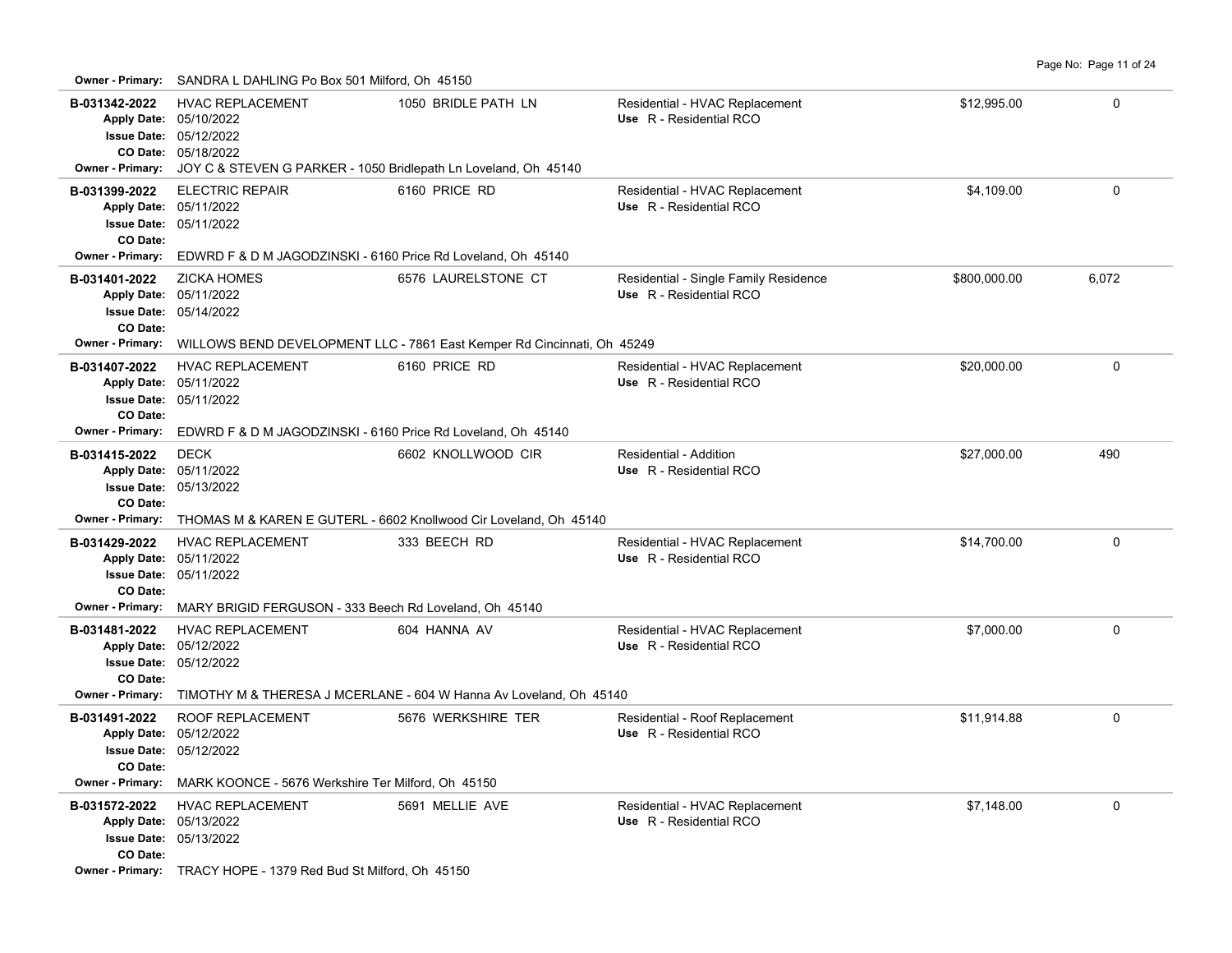| B-031590-2022 | ELECTRIC UPGRADE              | 726 WINDFIELD DR | Residential - Electric Service Upgrade | \$2,000.00 |  |
|---------------|-------------------------------|------------------|----------------------------------------|------------|--|
|               | Apply Date: 05/13/2022        |                  | <b>Use</b> R - Residential RCO         |            |  |
|               | <b>Issue Date: 05/13/2022</b> |                  |                                        |            |  |

**CO Date:**

**Owner - Primary:** DANNY & AMY KALB - 726 Windfield Dr Loveland, Oh 45140

|               | R-3 - Residential; Multi-family, Congregate Care                                  |                    |                                                                                                     |                       |                  |
|---------------|-----------------------------------------------------------------------------------|--------------------|-----------------------------------------------------------------------------------------------------|-----------------------|------------------|
| Permit#       | <b>Application Name</b>                                                           | <b>Address</b>     | <b>Work Type / Class</b>                                                                            | <b>Declared Value</b> | <b>Bldg Area</b> |
| B-031313-2022 | <b>HVAC REPLACEMENT</b><br><b>Apply Date: 05/10/2022</b>                          | 826 TOWN SCAPES CT | Commercial - HVAC Like for Like Replacement<br>Use R-3 - Residential; Multi-family, Congregate Care | \$7.198.00            |                  |
|               | <b>Issue Date: 05/12/2022</b>                                                     |                    |                                                                                                     |                       |                  |
|               | <b>CO Date: 06/06/2022</b>                                                        |                    |                                                                                                     |                       |                  |
|               | Owner - Primary: PATRICIA L TRUSTEE THOMAS - 826 Townscapes Ct Loveland, Oh 45140 |                    |                                                                                                     |                       |                  |

|               | S-1 - Storage: Moderate Hazard                                                  |                |                                                                  |                       |                  |
|---------------|---------------------------------------------------------------------------------|----------------|------------------------------------------------------------------|-----------------------|------------------|
| Permit#       | <b>Application Name</b>                                                         | <b>Address</b> | Work Type / Class                                                | <b>Declared Value</b> | <b>Bldg Area</b> |
| B-029152-2022 | PARK 50 POLE BARN #2<br>Apply Date: 03/22/2022                                  | 2002 FORD CR   | Commercial - New Structure<br>Use S-1 - Storage; Moderate Hazard | \$30,000.00           | 2,240            |
|               | <b>Issue Date: 05/09/2022</b>                                                   |                |                                                                  |                       |                  |
| CO Date:      |                                                                                 |                |                                                                  |                       |                  |
|               | Owner - Primary: PARK 50 INVESTMENTS LLC - 3883 Virginia Ay Cincinnati Oh 45227 |                |                                                                  |                       |                  |

**Owner - Primary:** PARK 50 INVESTMENTS LLC - 3883 Virginia Av Cincinnati, Oh 45227

|                  | U - Utility & Miscellaneous                |                                                                                                      |                                 |                       |                  |
|------------------|--------------------------------------------|------------------------------------------------------------------------------------------------------|---------------------------------|-----------------------|------------------|
| Permit#          | <b>Application Name</b>                    | <b>Address</b>                                                                                       | Work Type / Class               | <b>Declared Value</b> | <b>Bldg Area</b> |
|                  | <b>B-030206-2022</b> SPECTRUM POWER SUPPLY | 6074B-UTL BRANCH HILL GUINEA                                                                         | Commercial - Alteration         | \$1.000.00            |                  |
|                  | Apply Date: 04/22/2022                     | $- -$                                                                                                | Use U - Utility & Miscellaneous |                       |                  |
|                  | <b>Issue Date: 05/12/2022</b>              |                                                                                                      |                                 |                       |                  |
|                  | <b>CO Date: 05/25/2022</b>                 |                                                                                                      |                                 |                       |                  |
| Owner - Primary: |                                            | TIME WARNER CABLE MIDWEST LLC - 7820 Crescent Executive Dr, Attn Real Estate Dpt Charlotte, Nc 28217 |                                 |                       |                  |

### **SUMMARY FOR Miami Township**

#### **PERMIT SUMMARY BY APPLICATION WORKTYPE IN THIS TOWNSHIP**

| Worktype                         | Issued | Value          | Worktype                        | Issued | Value  | Worktype                       | Issued | Value        |
|----------------------------------|--------|----------------|---------------------------------|--------|--------|--------------------------------|--------|--------------|
| Single-Family Residence (SFR)    |        | \$1,801,695.00 | Two-Family Residence (TFR)      |        | \$0.00 | Commercial New (COMNEW)        |        | \$30,000.00  |
| Residential Addition (RESADD)    | -      | \$37,000.00    | Three-Family Residence (THFR)   |        | \$0.00 | Commercial Addition (COMADD)   |        | \$0.00       |
| Residential Alteration (RESALT)  | 13     | \$204.367.88   | Four-Family Residence (FFR)     |        | \$0.00 | Commercial Alteration (COMALT) | 4      | \$21.698.00  |
| Res Accessory Structure (ACCSTR) |        | \$3.000.00     | Multi-Family Residence (MULTFR) |        | \$0.00 | All Other Project Types        | 12     | \$145,367.88 |
| MIIMDED OF DEDMITS ISSUED, 25    |        |                | Single-Family Unit (SFU)        |        | \$0.00 |                                |        |              |

### **NUMBER OF PERMITS ISSUED: 25**

**DECLARED VALUE: \$2,120,260.88**

### **Monroe Township**

**R - Residential RCO**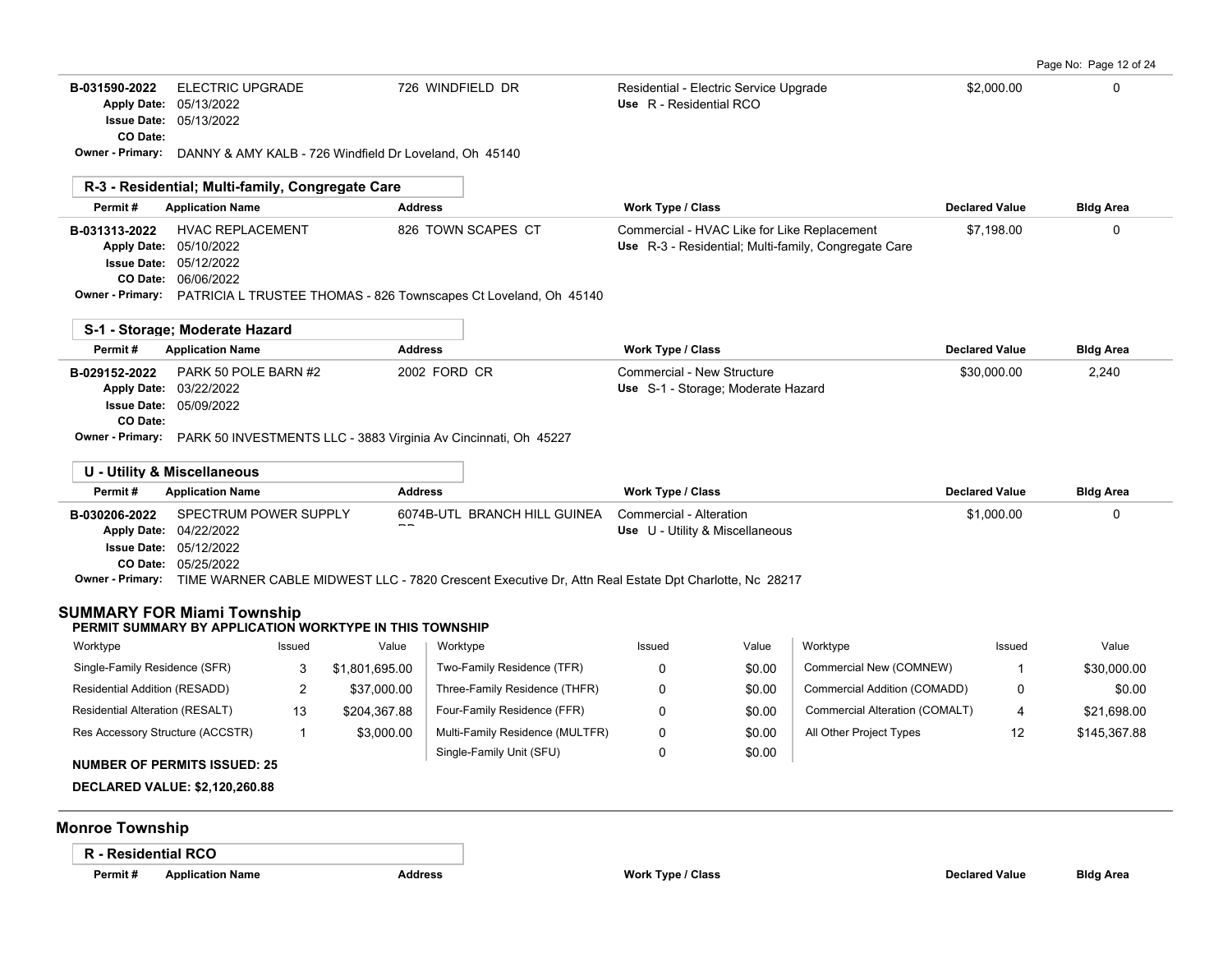| Page No: Page 13 of 24 |  |  |
|------------------------|--|--|
|------------------------|--|--|

| B-030670-2022<br><b>Apply Date:</b><br><b>Issue Date:</b><br>CO Date: | <b>MOSBAUGH SFR</b><br>04/29/2022<br>05/09/2022                           | 2655 BOGGS RD                                                           | Residential - Single Family Residence<br>Use R - Residential RCO | \$390,000.00 | 6,838        |  |  |  |
|-----------------------------------------------------------------------|---------------------------------------------------------------------------|-------------------------------------------------------------------------|------------------------------------------------------------------|--------------|--------------|--|--|--|
| Owner - Primary:                                                      | ADAM MOSBAUGH - 2665 Boggs Rd Amelia, Oh 45102                            |                                                                         |                                                                  |              |              |  |  |  |
| B-030951-2022<br><b>Apply Date:</b><br><b>Issue Date:</b><br>CO Date: | <b>JCB HOMES</b><br>05/03/2022<br>05/09/2022                              | 1705 TWELVEMILE RD                                                      | Residential - Single Family Residence<br>Use R - Residential RCO | \$568,000.00 | 3,078        |  |  |  |
| <b>Owner - Primary:</b>                                               | ANDREW SHAFER & KENDRA SCHON - 1705 Twelve Mile Rd New Richmond, Oh 45157 |                                                                         |                                                                  |              |              |  |  |  |
| B-031006-2022<br><b>Apply Date:</b><br><b>Issue Date:</b><br>CO Date: | <b>SOLAR PANELS</b><br>05/04/2022<br>05/10/2022                           | 2307 ROLLING ACRES DR                                                   | Residential - Solar Panels<br>Use R - Residential RCO            | \$9,600.00   | $\mathbf{0}$ |  |  |  |
| <b>Owner - Primary:</b>                                               |                                                                           | MICHAEL J & STEPHANIE L GAGNON - 2307 Rolling Acres Dr Amelia, Oh 45102 |                                                                  |              |              |  |  |  |
| B-031180-2022<br><b>Apply Date:</b><br><b>Issue Date:</b><br>CO Date: | <b>HVAC REPLACEMENT</b><br>05/09/2022<br>05/09/2022                       | 2367 MICHAEL DR                                                         | Residential - HVAC Replacement<br>Use R - Residential RCO        | \$19,589.00  | $\Omega$     |  |  |  |
| Owner - Primary:                                                      | JOSEPH & JAN E DENTON - 2367 1 Michael Dr New Richmond. Oh 45157          |                                                                         |                                                                  |              |              |  |  |  |

#### **SUMMARY FOR Monroe Township**

**PERMIT SUMMARY BY APPLICATION WORKTYPE IN THIS TOWNSHIP**

| Worktype                         | Issued | Value        | Worktype                        | Issued | Value  | Worktype                       | Issued | Value       |
|----------------------------------|--------|--------------|---------------------------------|--------|--------|--------------------------------|--------|-------------|
| Single-Family Residence (SFR)    | ▃      | \$958,000.00 | Two-Family Residence (TFR)      |        | \$0.00 | Commercial New (COMNEW)        |        | \$0.00      |
| Residential Addition (RESADD)    |        | \$0.00       | Three-Family Residence (THFR)   |        | \$0.00 | Commercial Addition (COMADD)   |        | \$0.00      |
| Residential Alteration (RESALT)  | ∼      | \$29.189.00  | Four-Family Residence (FFR)     |        | \$0.00 | Commercial Alteration (COMALT) |        | \$0.00      |
| Res Accessory Structure (ACCSTR) | 0      | \$0.00       | Multi-Family Residence (MULTFR) |        | \$0.00 | All Other Project Types        |        | \$29,189.00 |
|                                  |        |              | Single-Family Unit (SFU)        |        | \$0.00 |                                |        |             |

### **NUMBER OF PERMITS ISSUED: 4**

**DECLARED VALUE: \$987,189.00**

## **New Richmond Village**

| <b>R</b> - Residential RCO |                                                                                               |                      |                                       |                       |                  |
|----------------------------|-----------------------------------------------------------------------------------------------|----------------------|---------------------------------------|-----------------------|------------------|
| Permit#                    | <b>Application Name</b>                                                                       | <b>Address</b>       | <b>Work Type / Class</b>              | <b>Declared Value</b> | <b>Bldg Area</b> |
| B-030588-2022              | RYAN HOMES                                                                                    | 203 RIVERS BREEZE CT | Residential - Single Family Residence | \$191.070.00          | 3,540            |
|                            | <b>Apply Date: 04/28/2022</b>                                                                 |                      | Use R - Residential RCO               |                       |                  |
|                            | <b>Issue Date: 05/09/2022</b>                                                                 |                      |                                       |                       |                  |
| CO Date:                   |                                                                                               |                      |                                       |                       |                  |
|                            | <b>Owner - Primary:</b> GRAHAM PARLINNR DEVELOPMENT - 9091 Montgomery Rd Cincinnati, Oh 45242 |                      |                                       |                       |                  |
| B-030589-2022              | RYAN HOMES                                                                                    | 102 SUNRISE LN       | Residential - Single Family Residence | \$150.125.00          | 2,324            |
|                            | <b>Apply Date: 04/28/2022</b>                                                                 |                      | Use R - Residential RCO               |                       |                  |
|                            | <b>Issue Date: 05/09/2022</b>                                                                 |                      |                                       |                       |                  |
| CO Date:                   |                                                                                               |                      |                                       |                       |                  |
|                            | Ourner, Primorus, CDALLAM DADLINNID DEVELODMENT, 0001 Montgomeny Dd Cineippeti, Ob. 45242     |                      |                                       |                       |                  |

**Owner - Primary:** GRAHAM PARLINNR DEVELOPMENT - 9091 Montgomery Rd Cincinnati, Oh 45242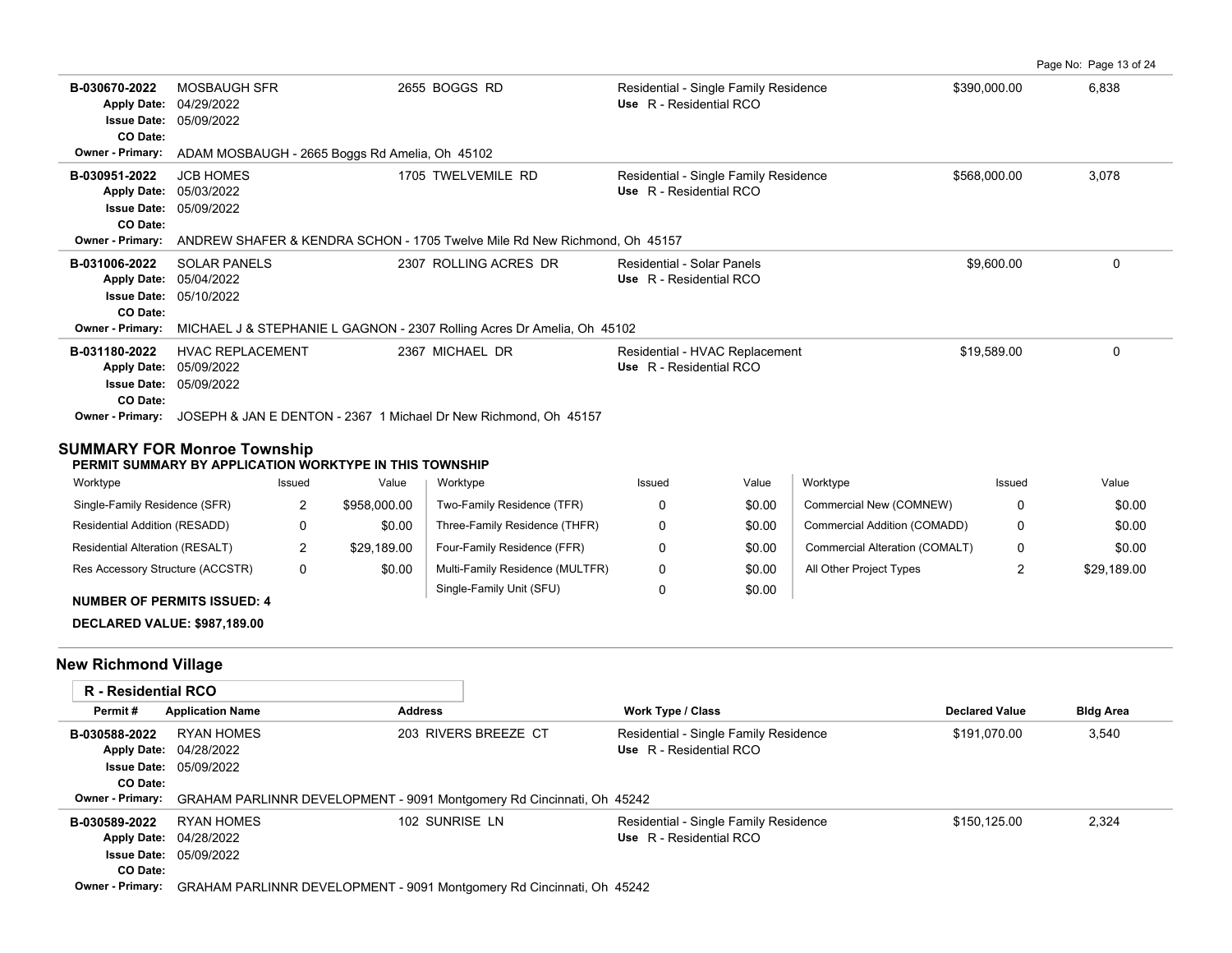|                                                                                                    |                                                                                                |              |                                                    |                                                                                            |                                                                  |        |                                |              |       | Page No: Page 14 of 24 |
|----------------------------------------------------------------------------------------------------|------------------------------------------------------------------------------------------------|--------------|----------------------------------------------------|--------------------------------------------------------------------------------------------|------------------------------------------------------------------|--------|--------------------------------|--------------|-------|------------------------|
| B-030590-2022<br><b>Apply Date:</b><br>CO Date:                                                    | <b>RYAN HOMES</b><br>04/28/2022<br><b>Issue Date: 05/09/2022</b>                               |              |                                                    | 112 SUNRISE LN                                                                             | Residential - Single Family Residence<br>Use R - Residential RCO |        |                                | \$137,240.00 |       | 1,852                  |
| <b>Owner - Primary:</b>                                                                            |                                                                                                |              | NVR INC - 8622 Jacquemin Dr West Chester, Oh 45069 |                                                                                            |                                                                  |        |                                |              |       |                        |
| B-030592-2022<br>CO Date:                                                                          | 116 SUNRISE LN<br><b>RYAN HOMES</b><br>Apply Date: 04/28/2022<br><b>Issue Date: 05/09/2022</b> |              |                                                    | Residential - Single Family Residence<br>Use R - Residential RCO                           |                                                                  |        | \$151,396.00                   |              | 2,092 |                        |
| <b>Owner - Primary:</b>                                                                            |                                                                                                |              | NVR INC - 8622 Jacquemin Dr West Chester, Oh 45069 |                                                                                            |                                                                  |        |                                |              |       |                        |
| B-030672-2022<br><b>Apply Date:</b><br>CO Date:                                                    | <b>RYAN HOMES</b><br>04/29/2022<br><b>Issue Date: 05/09/2022</b>                               |              |                                                    | 236 RIVERS BREEZE CT                                                                       | Residential - Single Family Residence<br>Use R - Residential RCO |        |                                | \$140,919.00 |       | 1,864                  |
| Owner - Primary:                                                                                   |                                                                                                |              | NVR INC - 8622 Jacquemin Dr West Chester, Oh 45069 |                                                                                            |                                                                  |        |                                |              |       |                        |
| B-030742-2022<br>CO Date:                                                                          | <b>RYAN HOMES</b><br>Apply Date: 04/30/2022<br><b>Issue Date: 05/09/2022</b>                   |              |                                                    | 205 RIVERS BREEZE CT                                                                       | Residential - Single Family Residence<br>Use R - Residential RCO |        |                                | \$182,195.00 |       | 3,548                  |
| <b>Owner - Primary:</b>                                                                            |                                                                                                |              |                                                    | GRAHAM PARLINNR DEVELOPMENT - 9091 Montgomery Rd Cincinnati, Oh 45242                      |                                                                  |        |                                |              |       |                        |
| B-030808-2022<br>CO Date:                                                                          | POLE BARN<br>Apply Date: 05/02/2022<br><b>Issue Date: 05/13/2022</b>                           |              |                                                    | 844 OLD US 52<br>Owner - Primary: MARK & PAMELA HAIGHT - 975 Klondyke Rd Milford, Oh 45150 | Residential - Accessory Structure<br>Use R - Residential RCO     |        |                                | \$50,000.00  |       | 1,920                  |
| <b>SUMMARY FOR New Richmond Village</b><br>PERMIT SUMMARY BY APPLICATION WORKTYPE IN THIS TOWNSHIP |                                                                                                |              |                                                    |                                                                                            |                                                                  |        |                                |              |       |                        |
| Worktype                                                                                           |                                                                                                | Issued       | Value                                              | Worktype                                                                                   | Issued                                                           | Value  | Worktype                       | Issued       |       | Value                  |
| Single-Family Residence (SFR)                                                                      |                                                                                                | 6            | \$952,945.00                                       | Two-Family Residence (TFR)                                                                 | 0                                                                | \$0.00 | Commercial New (COMNEW)        |              | 0     | \$0.00                 |
| Residential Addition (RESADD)                                                                      |                                                                                                | 0            | \$0.00                                             | Three-Family Residence (THFR)                                                              | 0                                                                | \$0.00 | Commercial Addition (COMADD)   |              | 0     | \$0.00                 |
| Residential Alteration (RESALT)                                                                    |                                                                                                | 0            | \$0.00                                             | Four-Family Residence (FFR)                                                                | 0                                                                | \$0.00 | Commercial Alteration (COMALT) |              | 0     | \$0.00                 |
| Res Accessory Structure (ACCSTR)                                                                   |                                                                                                | $\mathbf{1}$ | \$50,000.00                                        | Multi-Family Residence (MULTFR)                                                            | 0                                                                | \$0.00 | All Other Project Types        |              | 0     | \$0.00                 |
| <b>NUMBER OF PERMITS ISSUED: 7</b><br><b>DECLARED VALUE: \$1,002,945.00</b>                        |                                                                                                |              |                                                    | Single-Family Unit (SFU)                                                                   | 0                                                                | \$0.00 |                                |              |       |                        |
| <b>Ohio Township</b>                                                                               |                                                                                                |              |                                                    |                                                                                            |                                                                  |        |                                |              |       |                        |
| <b>R</b> - Residential RCO                                                                         |                                                                                                |              |                                                    |                                                                                            |                                                                  |        |                                |              |       |                        |

| Permit#          | <b>Application Name</b>                          | <b>Address</b>    | Work Type / Class                     | <b>Declared Value</b> | <b>Bldg Area</b> |
|------------------|--------------------------------------------------|-------------------|---------------------------------------|-----------------------|------------------|
| B-030979-2022    | PARAGON CUSTOM BUILDERS                          | 2818 SUGARTREE LN | Residential - Single Family Residence | \$544.000.00          | 4.854            |
|                  | <b>Apply Date: 05/04/2022</b>                    |                   | Use R - Residential RCO               |                       |                  |
|                  | <b>Issue Date: 05/12/2022</b>                    |                   |                                       |                       |                  |
| CO Date:         |                                                  |                   |                                       |                       |                  |
| Owner - Primary: | GREG KELSO - 8737 Empire Ct Cincinnati, Oh 45231 |                   |                                       |                       |                  |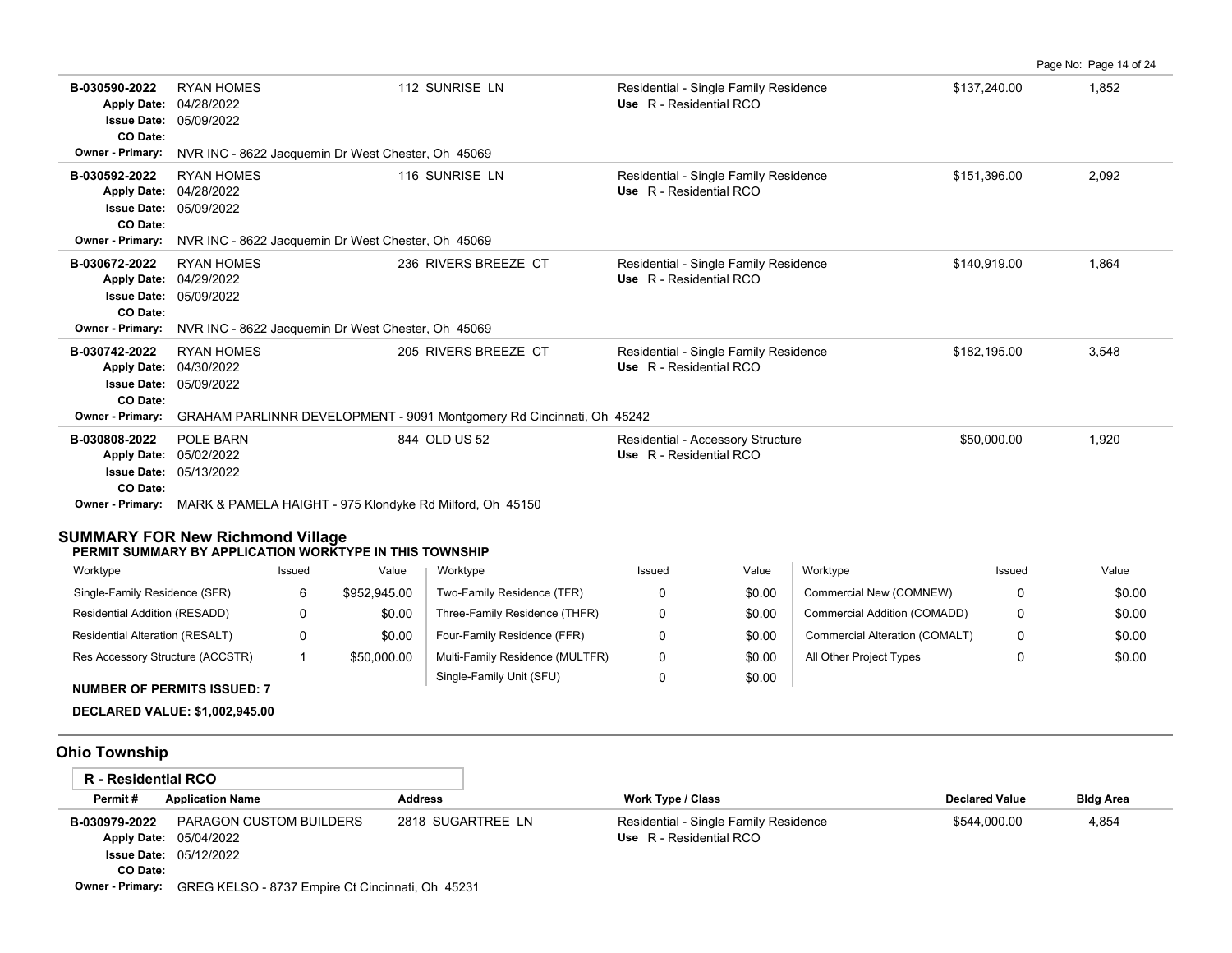# **SUMMARY FOR Ohio Township**

| PERMIT SUMMARY BY APPLICATION WORKTYPE IN THIS TOWNSHIP |  |
|---------------------------------------------------------|--|
|---------------------------------------------------------|--|

| Worktype                               | Issued | Value        | Worktype                        | Issued | Value  | Worktype                       | Issued | Value  |
|----------------------------------------|--------|--------------|---------------------------------|--------|--------|--------------------------------|--------|--------|
| Single-Family Residence (SFR)          |        | \$544,000.00 | Two-Family Residence (TFR)      |        | \$0.00 | Commercial New (COMNEW)        |        | \$0.00 |
| Residential Addition (RESADD)          | 0      | \$0.00       | Three-Family Residence (THFR)   |        | \$0.00 | Commercial Addition (COMADD)   |        | \$0.00 |
| <b>Residential Alteration (RESALT)</b> | 0      | \$0.00       | Four-Family Residence (FFR)     |        | \$0.00 | Commercial Alteration (COMALT) |        | \$0.00 |
| Res Accessory Structure (ACCSTR)       | 0      | \$0.00       | Multi-Family Residence (MULTFR) |        | \$0.00 | All Other Project Types        |        | \$0.00 |
| <b>NUMBER OF PERMITS ISSUED: 1</b>     |        |              | Single-Family Unit (SFU)        |        | \$0.00 |                                |        |        |

**DECLARED VALUE: \$544,000.00**

# **Pierce Township**

| <b>R</b> - Residential RCO                                                                       |                                                                                                                                            |                                                                                                     |                                                                  |                       |                  |
|--------------------------------------------------------------------------------------------------|--------------------------------------------------------------------------------------------------------------------------------------------|-----------------------------------------------------------------------------------------------------|------------------------------------------------------------------|-----------------------|------------------|
| Permit#                                                                                          | <b>Application Name</b>                                                                                                                    | <b>Address</b>                                                                                      | Work Type / Class                                                | <b>Declared Value</b> | <b>Bldg Area</b> |
| B-029782-2022<br>CO Date:<br>Owner - Primary:                                                    | POOL INGROUND, SHED<br>Apply Date: 04/14/2022<br><b>Issue Date: 05/14/2022</b>                                                             | 1012 LEGENDWOOD LN<br>JAMES M & FEDORUK ALLA RYAN - 1012 Legendwood Ln Cincinnati, Oh 45245         | Residential - Accessory Structure<br>Use R - Residential RCO     | \$70,000.00           | 314              |
| B-029834-2022<br>CO Date:<br>Owner - Primary:                                                    | DECK, FRONT HAND RAIL<br>Apply Date: 04/14/2022<br><b>Issue Date: 05/10/2022</b><br>PATRICIA A MARSHALL - 72 Glen Mary Dr Amelia, Oh 45102 | 72 GLEN MARY DR                                                                                     | Residential - Accessory Structure<br>Use R - Residential RCO     | \$15.783.36           | 288              |
| B-029943-2022<br><b>Issue Date:</b><br>CO Date:<br>Owner - Primary:                              | <b>ELECTRIC CAR CHARGER</b><br>Apply Date: 04/16/2022<br>05/12/2022                                                                        | 636 LOCUST CORNER RD<br>JEAN CAMPBELL & DOUGLAS GEVERTS - 636 Locust Corner Rd Cincinnati, Oh 45245 | Residential - Alteration<br>Use R - Residential RCO              | \$2,000.00            | 0                |
| B-030520-2022<br><b>Apply Date:</b><br><b>Issue Date:</b><br>CO Date:<br><b>Owner - Primary:</b> | <b>JUSTIN DOYLE HOMES</b><br>04/27/2022<br>05/09/2022<br>MOLL TYLER R VON - 481 Harrison Woods Ct Cincinnati, Oh 45244                     | 1325 RIVERWALK DR                                                                                   | Residential - Single Family Residence<br>Use R - Residential RCO | \$700,000.00          | 3,300            |
| B-030960-2022<br><b>Apply Date:</b><br><b>Issue Date:</b><br>CO Date:<br><b>Owner - Primary:</b> | DR HORTON<br>05/04/2022<br>05/14/2022<br>DR HORTON CINCINNATI - 8180 Corporate Park Dr Cincinnati, Oh 45242                                | 66 MARIGOLD LN                                                                                      | Residential - Single Family Residence<br>Use R - Residential RCO | \$142,310.00          | 3.501            |
| B-030963-2022<br><b>Apply Date:</b><br><b>Issue Date:</b><br>CO Date:<br>Owner - Primary:        | DR HORTON<br>05/04/2022<br>05/14/2022<br>DR HORTON CINCINNATI - 8180 Corporate Park Dr Cincinnati, Oh 45242                                | 64 SNAPDRAGON DR                                                                                    | Residential - Single Family Residence<br>Use R - Residential RCO | \$204.725.00          | 3,521            |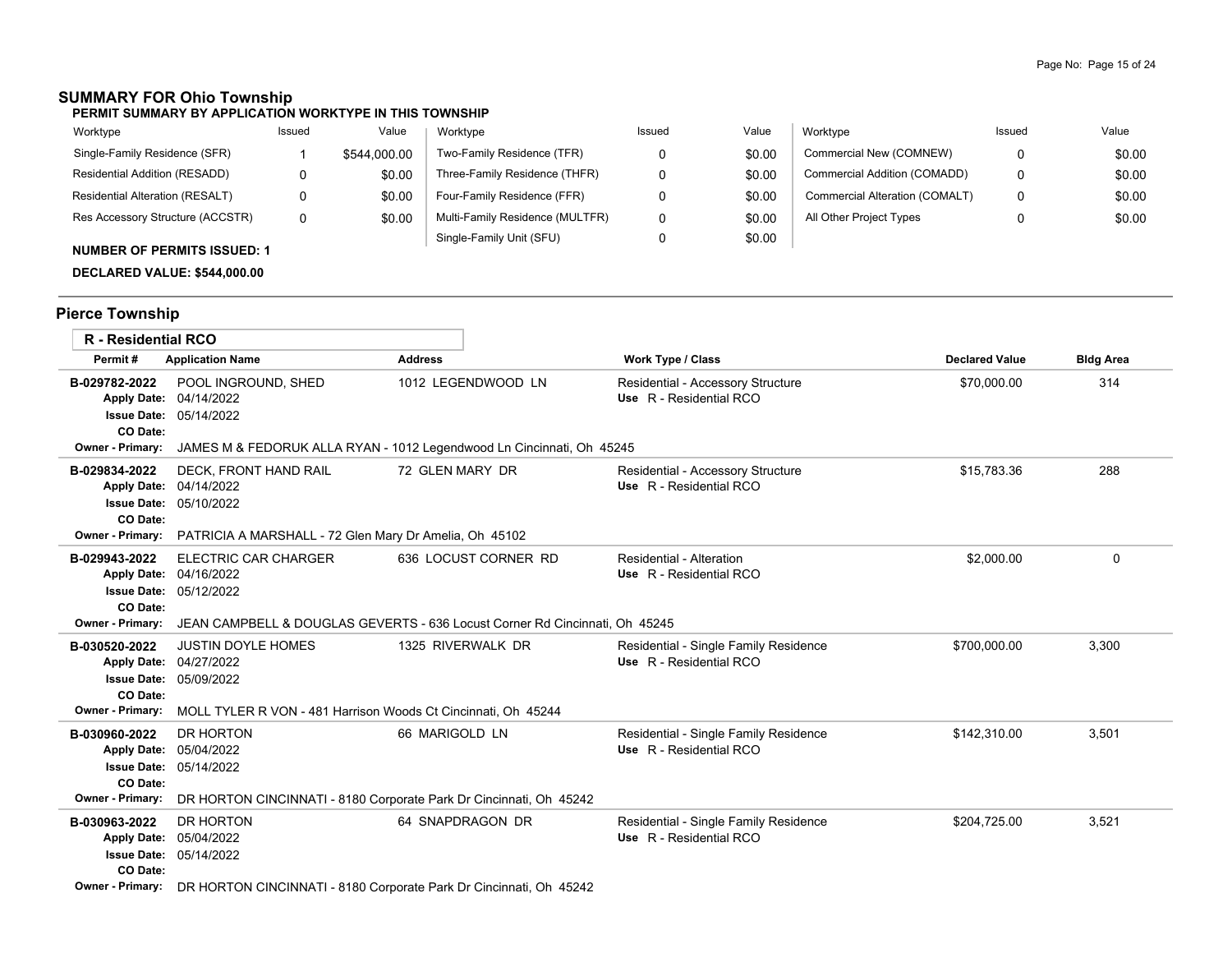| B-030965-2022<br>CO Date: | DR HORTON<br>Apply Date: 05/04/2022<br><b>Issue Date: 05/14/2022</b>                                                                                                                | 64 MARIGOLD LN                                                                 | Residential - Single Family Residence<br>Use R - Residential RCO | \$204,725.00 | 3,468       |  |  |  |
|---------------------------|-------------------------------------------------------------------------------------------------------------------------------------------------------------------------------------|--------------------------------------------------------------------------------|------------------------------------------------------------------|--------------|-------------|--|--|--|
| B-031027-2022<br>CO Date: | Owner - Primary: DR HORTON CINCINNATI - 8180 Corporate Park Dr Cincinnati, Oh 45242<br><b>FISCHER HOMES</b><br>Apply Date: 05/05/2022<br>Issue Date: 05/14/2022                     | 1006 PAISLEY CT                                                                | Residential - Single Family Residence<br>Use R - Residential RCO | \$313,511.00 | 5,240       |  |  |  |
| Owner - Primary:          |                                                                                                                                                                                     | Permit TeamGRAND COMMUNITIES LTD - 3940 Olympic By, Ste 400 Erlanger, Ky 41018 |                                                                  |              |             |  |  |  |
| B-031098-2022<br>CO Date: | KITCHEN ALTERATION<br>Apply Date: 05/06/2022<br><b>Issue Date: 05/10/2022</b>                                                                                                       | 839 COUNTRY CLUB DR                                                            | <b>Residential - Alteration</b><br>Use R - Residential RCO       | \$74,500.00  | 785         |  |  |  |
| Owner - Primary:          | SUAREZ GINGER LIPPMEIER - 839 Country Club Dr Cincinnati, Oh 45245                                                                                                                  |                                                                                |                                                                  |              |             |  |  |  |
| B-031100-2022<br>CO Date: | <b>FIRE DAMAGE</b><br>Apply Date: 05/06/2022<br><b>Issue Date: 05/14/2022</b>                                                                                                       | 552 LOCUST RUN RD                                                              | <b>Residential - Alteration</b><br>Use R - Residential RCO       | \$100,000.00 | 6,700       |  |  |  |
| <b>Owner - Primary:</b>   | LORI R TAYLOR - 552 Locust Run Rd Cincinnati, Oh 45245-3130                                                                                                                         |                                                                                |                                                                  |              |             |  |  |  |
| B-031258-2022<br>CO Date: | DR HORTON<br>Apply Date: 05/09/2022<br>Issue Date: 05/14/2022                                                                                                                       | 70 SNAPDRAGON DR                                                               | Residential - Single Family Residence<br>Use R - Residential RCO | \$195,035.00 | 3,337       |  |  |  |
| Owner - Primary:          | DR HORTON CINCINNATI - 8180 Corporate Park Dr Cincinnati, Oh 45242                                                                                                                  |                                                                                |                                                                  |              |             |  |  |  |
| B-031276-2022<br>CO Date: | DR HORTON<br>Apply Date: 05/09/2022<br><b>Issue Date: 05/14/2022</b>                                                                                                                | 68 SNAPDRAGON DR                                                               | Residential - Single Family Residence<br>Use R - Residential RCO | \$223,820.00 | 3,783       |  |  |  |
|                           | Owner - Primary: DR HORTON CINCINNATI - 8180 Corporate Park Dr Cincinnati, Oh 45242                                                                                                 |                                                                                |                                                                  |              |             |  |  |  |
| B-031290-2022<br>CO Date: | DR HORTON<br>Apply Date: 05/09/2022<br>Issue Date: 05/14/2022                                                                                                                       | 66 SNAPDRAGON DR                                                               | Residential - Single Family Residence<br>Use R - Residential RCO | \$172,710.00 | 3,005       |  |  |  |
| <b>Owner - Primary:</b>   | DR HORTON CINCINNATI - 8180 Corporate Park Dr Cincinnati, Oh 45242                                                                                                                  |                                                                                |                                                                  |              |             |  |  |  |
| B-031297-2022<br>CO Date: | DR HORTON<br>Apply Date: 05/09/2022<br>Issue Date: 05/14/2022                                                                                                                       | 62 SNAPDRAGON DR                                                               | Residential - Single Family Residence<br>Use R - Residential RCO | \$195,035.00 | 3,337       |  |  |  |
|                           | Owner - Primary: DR HORTON CINCINNATI - 8180 Corporate Park Dr Cincinnati, Oh 45242                                                                                                 |                                                                                |                                                                  |              |             |  |  |  |
| B-031555-2022             | <b>ELECTRIC REPAIR</b><br>Apply Date: 05/12/2022<br>Issue Date: 05/12/2022<br>CO Date: 05/26/2022<br>Owner - Primary: WILLIAM M & LEILANI R PALMER - 3642 Lewis Rd Amelia, Oh 45102 | 3642 LEWIS RD                                                                  | <b>Residential - Alteration</b><br>Use R - Residential RCO       | \$0.00       | $\mathbf 0$ |  |  |  |

Page No: Page 16 of 24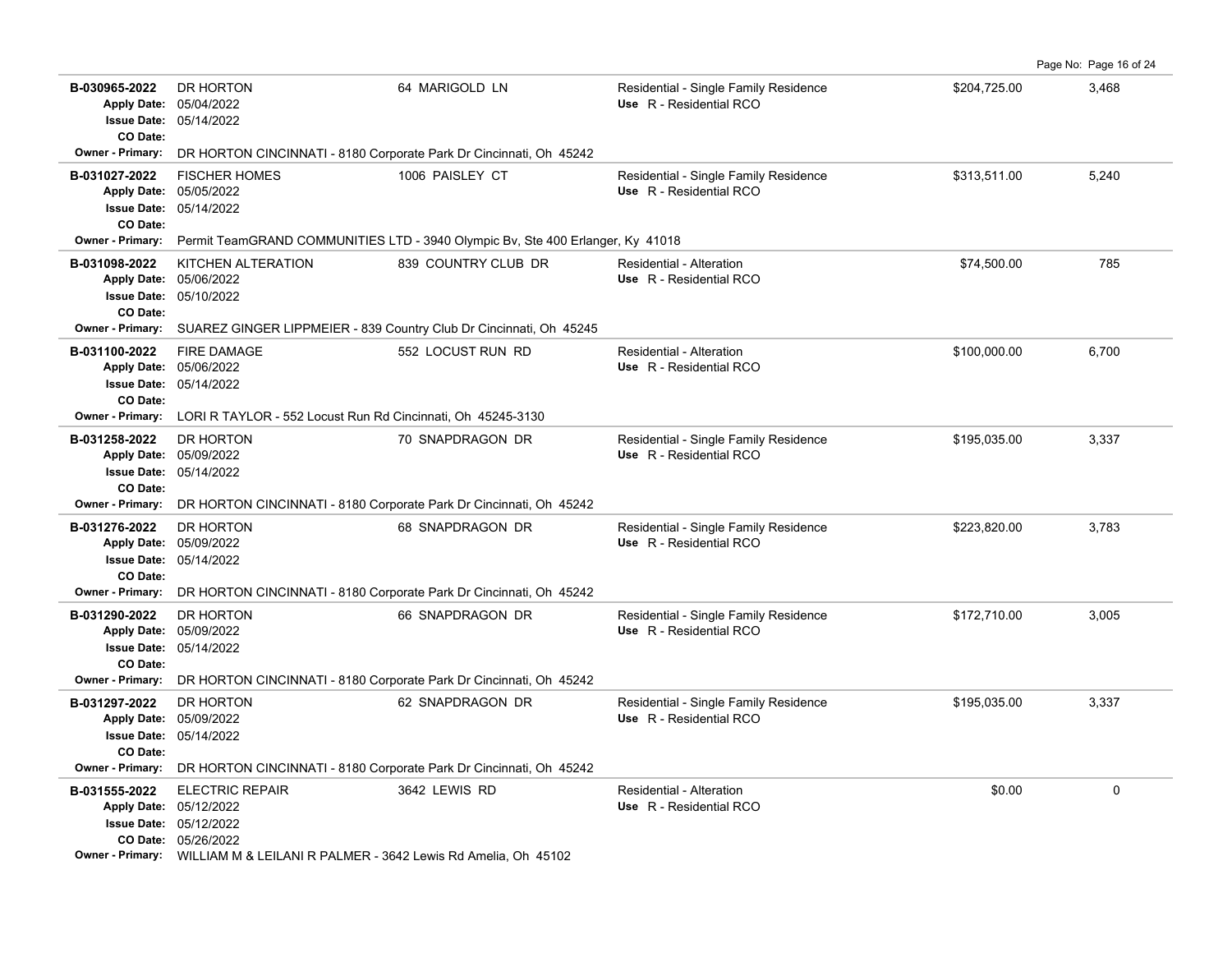Page No: Page 17 of 24

| B-031640-2022<br>Apply Date: 05/14/2022<br>CO Date:            | <b>HVAC REPLACEMENT</b><br><b>Issue Date: 05/14/2022</b>                                      |                |                | 3633 BLACK JACK TRL                                                                           | Use R - Residential RCO                                    | Residential - HVAC Replacement         |                                | \$10,469.00           | $\Omega$         |
|----------------------------------------------------------------|-----------------------------------------------------------------------------------------------|----------------|----------------|-----------------------------------------------------------------------------------------------|------------------------------------------------------------|----------------------------------------|--------------------------------|-----------------------|------------------|
| Owner - Primary:                                               | JACOB CALAHAN - 3633 Black Jack Trl Amelia, Oh 45102                                          |                |                |                                                                                               |                                                            |                                        |                                |                       |                  |
| B-031645-2022<br>Apply Date: 05/14/2022<br>CO Date:            | <b>HVAC REPLACEMENT</b><br><b>Issue Date: 05/14/2022</b>                                      |                |                | 5 PARTRIDGE DR                                                                                | Use R - Residential RCO                                    | Residential - HVAC Replacement         |                                | \$10,074.00           | 0                |
| Owner - Primary:                                               | JEANNIE COLLINS - 5 Partridge Dr Amelia, Oh 45102                                             |                |                |                                                                                               |                                                            |                                        |                                |                       |                  |
| <b>SUMMARY FOR Pierce Township</b>                             | PERMIT SUMMARY BY APPLICATION WORKTYPE IN THIS TOWNSHIP                                       |                |                |                                                                                               |                                                            |                                        |                                |                       |                  |
| Worktype                                                       |                                                                                               | Issued         | Value          | Worktype                                                                                      | Issued                                                     | Value                                  | Worktype                       | Issued                | Value            |
| Single-Family Residence (SFR)                                  |                                                                                               | 9              | \$2,351,871.00 | Two-Family Residence (TFR)                                                                    | 0                                                          | \$0.00                                 | Commercial New (COMNEW)        | 0                     | \$0.00           |
| Residential Addition (RESADD)                                  |                                                                                               | 0              | \$0.00         | Three-Family Residence (THFR)                                                                 | 0                                                          | \$0.00                                 | Commercial Addition (COMADD)   | 0                     | \$0.00           |
| Residential Alteration (RESALT)                                |                                                                                               | 6              | \$197,043.00   | Four-Family Residence (FFR)                                                                   | 0                                                          | \$0.00                                 | Commercial Alteration (COMALT) | 0                     | \$0.00           |
| Res Accessory Structure (ACCSTR)                               |                                                                                               | $\overline{2}$ | \$85,783.36    | Multi-Family Residence (MULTFR)                                                               | 0                                                          | \$0.00                                 | All Other Project Types        | 2                     | \$20,543.00      |
|                                                                | <b>NUMBER OF PERMITS ISSUED: 17</b>                                                           |                |                | Single-Family Unit (SFU)                                                                      | 0                                                          | \$0.00                                 |                                |                       |                  |
|                                                                | <b>DECLARED VALUE: \$2,634,697.36</b>                                                         |                |                |                                                                                               |                                                            |                                        |                                |                       |                  |
| <b>Stonelick Township</b>                                      |                                                                                               |                |                |                                                                                               |                                                            |                                        |                                |                       |                  |
| <b>R</b> - Residential RCO                                     |                                                                                               |                |                |                                                                                               |                                                            |                                        |                                |                       |                  |
| Permit#                                                        | <b>Application Name</b>                                                                       |                | <b>Address</b> |                                                                                               | Work Type / Class                                          |                                        |                                | <b>Declared Value</b> | <b>Bldg Area</b> |
| B-031182-2022<br><b>Apply Date:</b><br><b>Owner - Primary:</b> | <b>HVAC REPLACEMENT</b><br>05/09/2022<br><b>Issue Date: 05/10/2022</b><br>CO Date: 05/24/2022 |                |                | 5668 CHESTNUT VIEW LN<br>JAY & RUTH FISHER HALLGARTH - 5668 Chestnutview Ln Milford, Oh 45150 | Use R - Residential RCO                                    | Residential - HVAC Replacement         |                                | \$10,837.00           | 0                |
| B-031329-2022<br>Apply Date: 05/10/2022<br>CO Date:            | POLE BARN ELECTRIC<br><b>Issue Date: 05/10/2022</b>                                           |                |                | 2009 FREDA LN                                                                                 | <b>Residential - Alteration</b><br>Use R - Residential RCO |                                        |                                | \$2,500.00            | $\Omega$         |
| <b>Owner - Primary:</b>                                        |                                                                                               |                |                | JACK R & TARA L BOWLING - 2009 Freda Lane Goshen, Oh 45122                                    |                                                            |                                        |                                |                       |                  |
| B-031358-2022<br>CO Date:                                      | <b>ELECTRIC UPGRADE</b><br>Apply Date: 05/10/2022<br><b>Issue Date: 05/12/2022</b>            |                |                | 2532 US 50                                                                                    | Use R - Residential RCO                                    | Residential - Electric Service Upgrade |                                | \$3,000.00            | 0                |
| <b>Owner - Primary:</b>                                        |                                                                                               |                |                | BRIAN DEAN & CONSTANCE MARIE JEWELL - 2532 Us Route 50 Batavia. Oh 45103                      |                                                            |                                        |                                |                       |                  |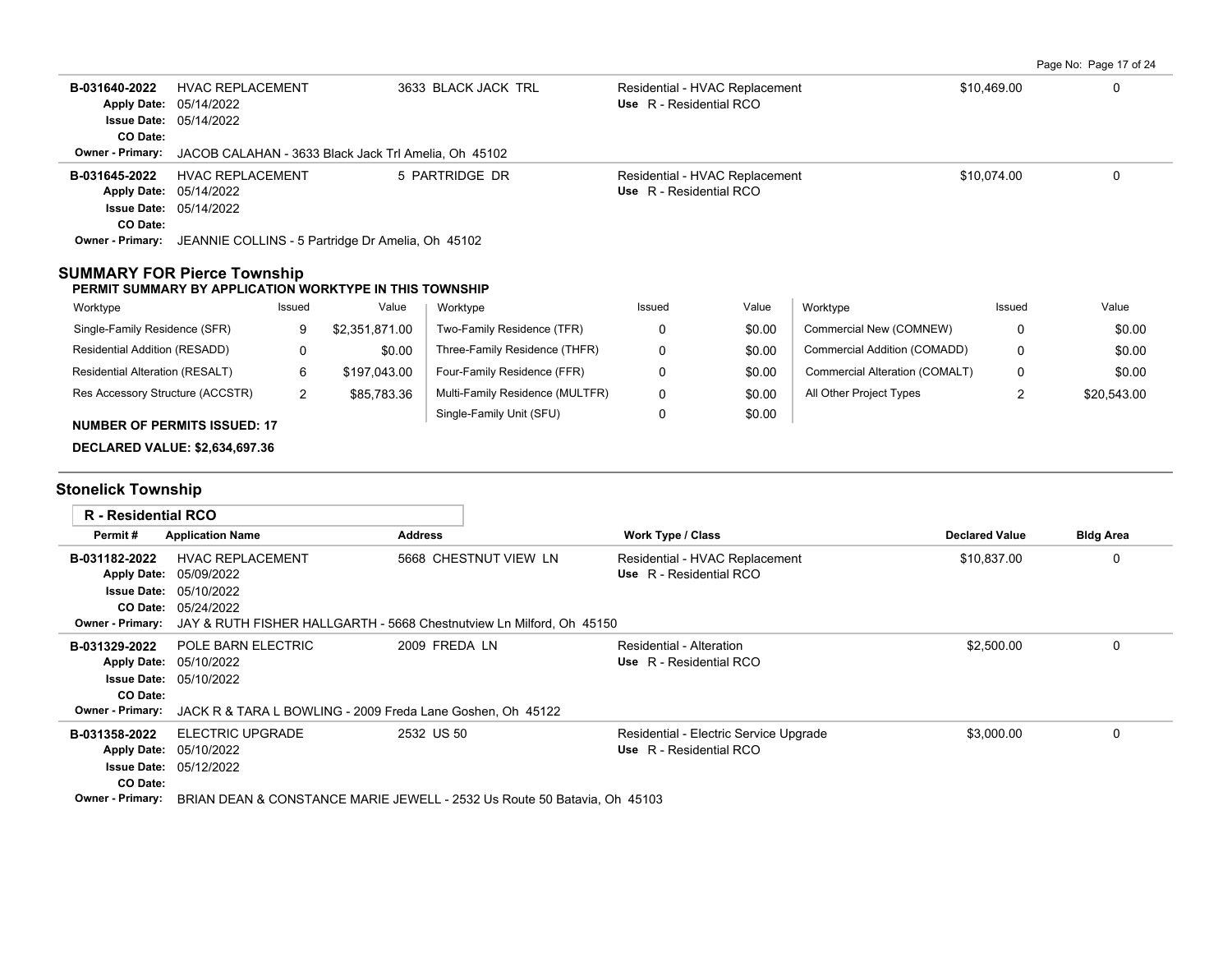### **SUMMARY FOR Stonelick Township**

**PERMIT SUMMARY BY APPLICATION WORKTYPE IN THIS TOWNSHIP**

| Worktype                                                                                                                                                                                                                                                                                                                                                                                                               | Issued | Value       | Worktype                        | Issued | Value  | Worktype                       | Issued | Value       |
|------------------------------------------------------------------------------------------------------------------------------------------------------------------------------------------------------------------------------------------------------------------------------------------------------------------------------------------------------------------------------------------------------------------------|--------|-------------|---------------------------------|--------|--------|--------------------------------|--------|-------------|
| Single-Family Residence (SFR)                                                                                                                                                                                                                                                                                                                                                                                          | 0      | \$0.00      | Two-Family Residence (TFR)      |        | \$0.00 | Commercial New (COMNEW)        |        | \$0.00      |
| Residential Addition (RESADD)                                                                                                                                                                                                                                                                                                                                                                                          |        | \$0.00      | Three-Family Residence (THFR)   |        | \$0.00 | Commercial Addition (COMADD)   |        | \$0.00      |
| Residential Alteration (RESALT)                                                                                                                                                                                                                                                                                                                                                                                        | ت      | \$16,337.00 | Four-Family Residence (FFR)     |        | \$0.00 | Commercial Alteration (COMALT) |        | \$0.00      |
| Res Accessory Structure (ACCSTR)                                                                                                                                                                                                                                                                                                                                                                                       | 0      | \$0.00      | Multi-Family Residence (MULTFR) |        | \$0.00 | All Other Project Types        |        | \$10,837.00 |
| $\mathbf{A} \mathbf{B} \mathbf{A} \mathbf{B} \mathbf{A} \mathbf{B} \mathbf{A} \mathbf{B} \mathbf{A} \mathbf{A} \mathbf{A} \mathbf{A} \mathbf{A} \mathbf{A} \mathbf{A} \mathbf{A} \mathbf{A} \mathbf{A} \mathbf{A} \mathbf{A} \mathbf{A} \mathbf{A} \mathbf{A} \mathbf{A} \mathbf{A} \mathbf{A} \mathbf{A} \mathbf{A} \mathbf{A} \mathbf{A} \mathbf{A} \mathbf{A} \mathbf{A} \mathbf{A} \mathbf{A} \mathbf{A} \mathbf{$ |        |             | Single-Family Unit (SFU)        |        | \$0.00 |                                |        |             |

### **NUMBER OF PERMITS ISSUED: 3**

**DECLARED VALUE: \$16,337.00**

# **Tate Township**

| <b>R</b> - Residential RCO                                                                       |                                                                                                                                 |                                                                                                 |                                                                   |                       |                  |
|--------------------------------------------------------------------------------------------------|---------------------------------------------------------------------------------------------------------------------------------|-------------------------------------------------------------------------------------------------|-------------------------------------------------------------------|-----------------------|------------------|
| Permit#                                                                                          | <b>Application Name</b>                                                                                                         | <b>Address</b>                                                                                  | Work Type / Class                                                 | <b>Declared Value</b> | <b>Bldg Area</b> |
| B-030259-2022<br><b>Apply Date:</b><br><b>Issue Date:</b><br>CO Date:<br>Owner - Primary:        | <b>GARAGE DETACHED</b><br>04/22/2022<br>05/11/2022<br>ANNETTE CROSLEY - 2255 Bethel Hygiene Rd Bethel, Oh 45106                 | 2255 BETHEL HYGIENE RD                                                                          | Residential - Accessory Structure<br>Use R - Residential RCO      | \$50,000.00           | 1,728            |
| B-030958-2022<br><b>Apply Date:</b><br><b>Issue Date:</b><br>CO Date:<br>Owner - Primary:        | <b>SOLAR PANELS</b><br>05/03/2022<br>05/10/2022                                                                                 | 3620 HAPPY HOLLOW RD<br>JASON M & DUGLE VERA N HARDYMAN - 3620 Happy Hollow Rd Bethel, Oh 45106 | Residential - Solar Panels<br>Use R - Residential RCO             | \$19,570.00           | $\Omega$         |
| B-031087-2022<br><b>Apply Date:</b><br><b>Issue Date:</b><br>CO Date:<br>Owner - Primary:        | POOL INGROUND<br>05/06/2022<br>05/12/2022<br>BRANDI KNAPP - 2606 Swings Corner Pointe Isbel Rd Bethel, Oh 45106                 | 2606 SWINGS CORNER POINT                                                                        | Residential - Alteration<br>Use R - Residential RCO               | \$25,000.00           | $\Omega$         |
| B-031322-2022<br><b>Apply Date:</b><br><b>Issue Date:</b><br>CO Date:<br><b>Owner - Primary:</b> | <b>ELECTRIC REPAIR</b><br>05/10/2022<br>05/10/2022<br>05/18/2022<br>APRIL D & RYAN J NEWDIGATE - 2839 Burke Rd Bethel, Oh 45106 | 2839 BURKE RD                                                                                   | Residential - Electric Service Upgrade<br>Use R - Residential RCO | \$3,000.00            | $\Omega$         |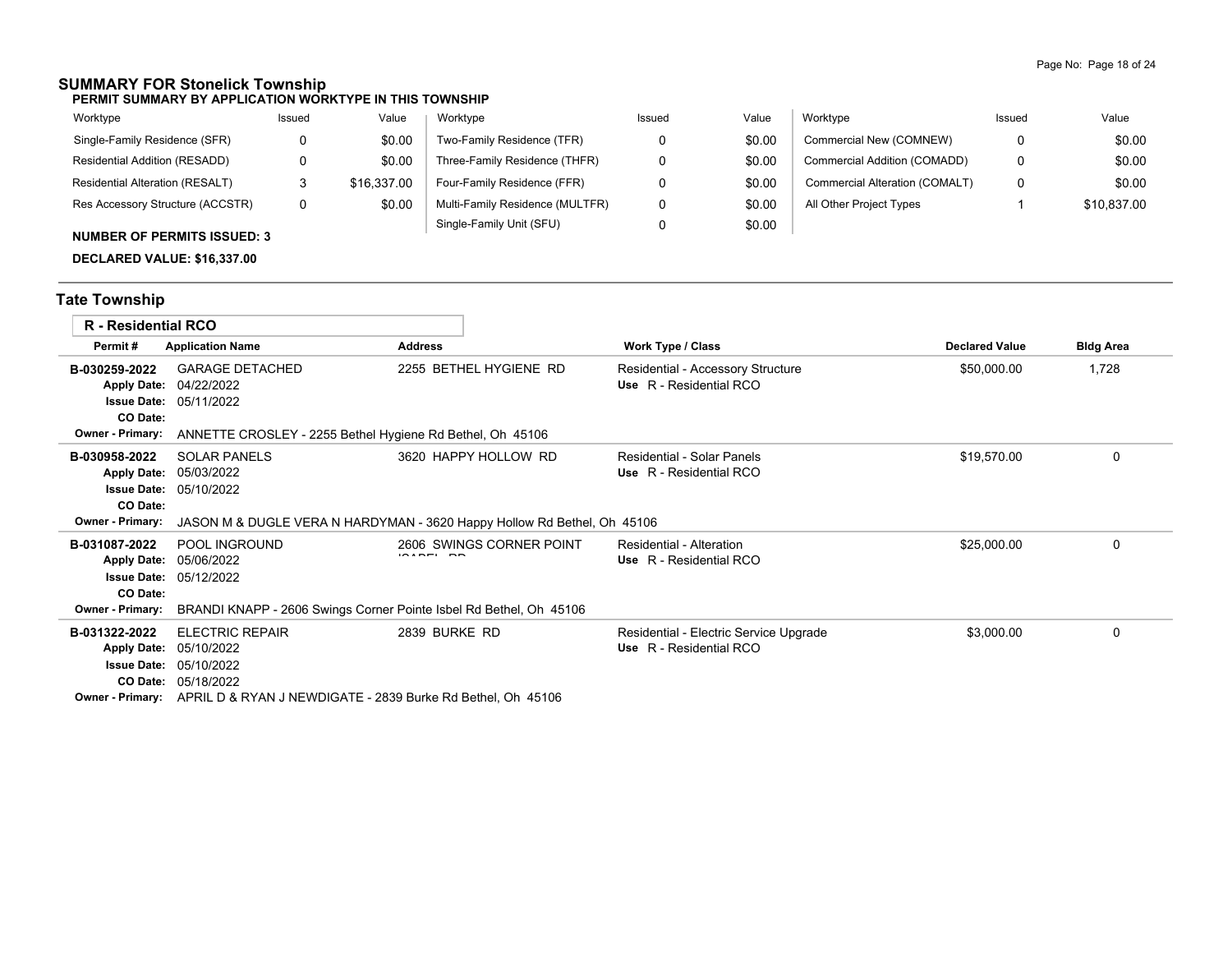# **SUMMARY FOR Tate Township**

**PERMIT SUMMARY BY APPLICATION WORKTYPE IN THIS TOWNSHIP**

| Worktype                               | Issued | Value       | Worktype                        | Issued | Value  | Worktype                       | Issued | Value       |
|----------------------------------------|--------|-------------|---------------------------------|--------|--------|--------------------------------|--------|-------------|
| Single-Family Residence (SFR)          |        | \$0.00      | Two-Family Residence (TFR)      |        | \$0.00 | Commercial New (COMNEW)        |        | \$0.00      |
| Residential Addition (RESADD)          |        | \$0.00      | Three-Family Residence (THFR)   |        | \$0.00 | Commercial Addition (COMADD)   |        | \$0.00      |
| <b>Residential Alteration (RESALT)</b> |        | \$47.570.00 | Four-Family Residence (FFR)     |        | \$0.00 | Commercial Alteration (COMALT) |        | \$0.00      |
| Res Accessory Structure (ACCSTR)       |        | \$50,000.00 | Multi-Family Residence (MULTFR) |        | \$0.00 | All Other Project Types        |        | \$19.570.00 |
| $\ddot{ }$                             |        |             | Single-Family Unit (SFU)        |        | \$0.00 |                                |        |             |

### **NUMBER OF PERMITS ISSUED: 4**

**DECLARED VALUE: \$97,570.00**

# **Union Township**

÷

|                         | A-2 - Assembly; Banguet Hall, Restaurant                                              |                       |                                                                                                                         |                       |                  |
|-------------------------|---------------------------------------------------------------------------------------|-----------------------|-------------------------------------------------------------------------------------------------------------------------|-----------------------|------------------|
| Permit#                 | <b>Application Name</b>                                                               | <b>Address</b>        | <b>Work Type / Class</b>                                                                                                | <b>Declared Value</b> | <b>Bldg Area</b> |
| B-031003-2022           | <b>SKYLINE</b><br><b>Apply Date: 05/04/2022</b><br><b>Issue Date: 05/09/2022</b>      | 856 EASTGATE SOUTH DR | Commercial - Alteration<br>Use A-2 - Assembly; Banquet Hall, Restaurant                                                 | \$1,000.00            | 0                |
| CO Date:                |                                                                                       |                       |                                                                                                                         |                       |                  |
| <b>Owner - Primary:</b> | DREW LEASING LLC - 5860 Graves Lake Dr Cincinnati. Oh 45243                           |                       |                                                                                                                         |                       |                  |
| F-031279-2022           | LONG JOHN SILVER HS<br><b>Apply Date: 05/09/2022</b><br><b>Issue Date: 05/12/2022</b> | 842 EASTGATE SOUTH DR | Fire Protection Systems - Fire Sprinkler - Kitchen Hood Supp \$4,250.00<br>Use A-2 - Assembly; Banquet Hall, Restaurant |                       | 0                |
| CO Date:                | Owner - Primary: CHEDMANI DADTNIEDS DURV LLC 505 Wostview Ay Nochville Tn 37205       |                       |                                                                                                                         |                       |                  |

**Owner - Primary:** SHERMAN PARTNERS RUBY LLC - 505 Westview Av Nashville, Tn 37205

### **M - Mercantile; Dept. Store, Retail, Market**

| Permit#       | <b>Application Name</b>       | Address               | Work Type / Class                                      | <b>Declared Value</b> | <b>Bldg Area</b> |
|---------------|-------------------------------|-----------------------|--------------------------------------------------------|-----------------------|------------------|
| F-031121-2022 | HOBBY LOBBY MEZZANINE FS      | 822 EASTGATE NORTH DR | Fire Protection Systems - Fire Sprinkler - Suppression | \$227,000.00          | 2,087            |
|               | <b>Apply Date: 05/06/2022</b> |                       | Use M - Mercantile; Dept. Store, Retail, Market        |                       |                  |
|               | <b>Issue Date: 05/10/2022</b> |                       |                                                        |                       |                  |
| CO Date:      |                               |                       |                                                        |                       |                  |

**Owner - Primary:** NET LEASE PORTFOLIO V DST AEI - 30 E Seventh St, Suite 1300 St Paul, Mn 55101

| R - Residential RCO                           |                                                                                                                                                         |                       |                                                                  |                       |                  |
|-----------------------------------------------|---------------------------------------------------------------------------------------------------------------------------------------------------------|-----------------------|------------------------------------------------------------------|-----------------------|------------------|
| Permit#                                       | <b>Application Name</b>                                                                                                                                 | <b>Address</b>        | Work Type / Class                                                | <b>Declared Value</b> | <b>Bldg Area</b> |
| B-030174-2022<br>CO Date:<br>Owner - Primary: | DECK W/ROOF<br><b>Apply Date: 04/21/2022</b><br><b>Issue Date: 05/09/2022</b><br>JEFFREY KAPLAN ERIN COWAN - 5142 Chukker Point Ln Cincinnati, Oh 45244 | 5142 CHUKKER POINT LN | Residential - Addition<br>Use R - Residential RCO                | \$30.710.00           | 532              |
| B-030624-2022<br>CO Date:                     | VILLAS WATERFORD GLEN<br>Apply Date: 04/28/2022<br><b>Issue Date: 05/09/2022</b>                                                                        | 3881 PORTRUSH WAY     | Residential - Single Family Residence<br>Use R - Residential RCO | \$329.000.00          | 4.214            |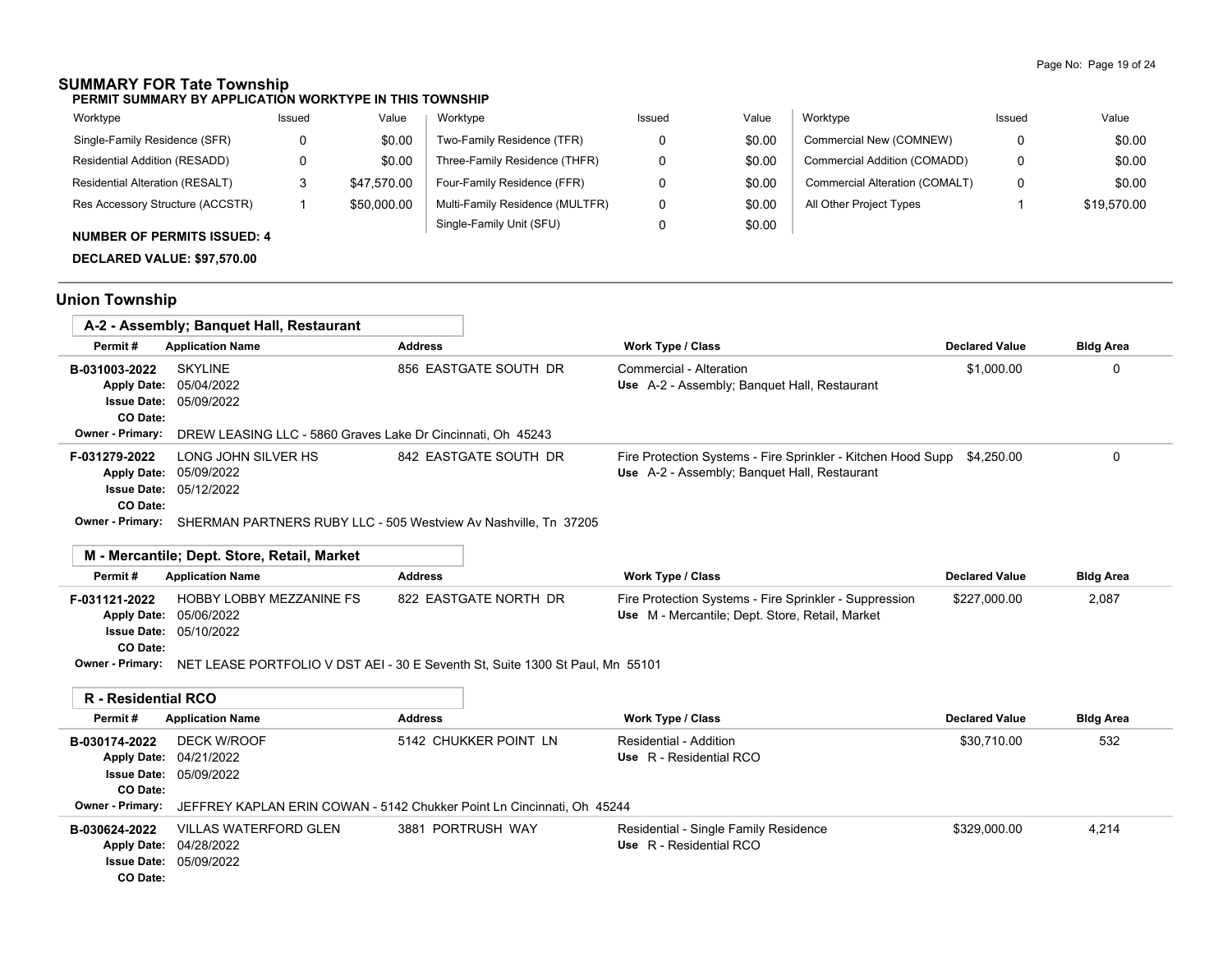**Owner - Primary:** VILLAS AT WATERFORD GLEN LLC - Po Box 43121 Cincinnati, Oh 45243

| B-030973-2022<br>CO Date:         | ROOF PORCH<br>Apply Date: 05/04/2022<br>Issue Date: 05/10/2022                                            | 8685 KOSZO DR                                                                            | Residential - Addition<br>Use R - Residential RCO         | \$8,000.00  | 729         |
|-----------------------------------|-----------------------------------------------------------------------------------------------------------|------------------------------------------------------------------------------------------|-----------------------------------------------------------|-------------|-------------|
| Owner - Primary:                  | GARTH A & JUDITH M TURNER - 8685 Koszo Dr Cincinnati, Oh 45230                                            |                                                                                          |                                                           |             |             |
| B-031102-2022<br>CO Date:         | <b>DRIVEWAY</b><br>Apply Date: 05/06/2022<br><b>Issue Date: 05/10/2022</b>                                | 4592 BROOKVIEW DR                                                                        | Residential - Site Development<br>Use R - Residential RCO | \$4,000.00  | 0           |
| Owner - Primary:                  | REBECCA LEMING - 4592 Brookview Dr Batavia, Oh 45103                                                      |                                                                                          |                                                           |             |             |
| B-031179-2022<br>CO Date:         | <b>HVAC REPLACEMENT</b><br>Apply Date: 05/09/2022<br>Issue Date: 05/09/2022                               | 4773 PEWTER RD                                                                           | Residential - HVAC Replacement<br>Use R - Residential RCO | \$8,585.00  | 0           |
| Owner - Primary:                  | STEVE HENRIQUES - 4773 Pewter Rd Cincinnati, Oh 45244                                                     |                                                                                          |                                                           |             |             |
| B-031184-2022<br>Owner - Primary: | <b>HVAC REPLACEMENT</b><br>Apply Date: 05/09/2022<br><b>Issue Date: 05/09/2022</b><br>CO Date: 05/23/2022 | 737 FOX CREEK LN<br>JAMES L & CONNIE L MICHAELIS - 737 Fox Creek Ln Cincinnati, Oh 45245 | Residential - HVAC Replacement<br>Use R - Residential RCO | \$22,765.00 | $\Omega$    |
| B-031186-2022                     | <b>DRIVEWAY</b>                                                                                           | 3883 MICHAEL DR                                                                          | Residential - Site Development                            | \$300.00    | $\Omega$    |
| CO Date:                          | Apply Date: 05/09/2022<br>Issue Date: 05/10/2022                                                          |                                                                                          | Use R - Residential RCO                                   |             |             |
| <b>Owner - Primary:</b>           | BONNIE L FERBER - 3883 Michael Dr Cincinnati, Oh 45255                                                    |                                                                                          |                                                           |             |             |
| B-031205-2022<br>CO Date:         | <b>HVAC REPLACEMENT</b><br>Apply Date: 05/09/2022<br><b>Issue Date: 05/09/2022</b>                        | 4251 CANNON GATE DR                                                                      | Residential - HVAC Replacement<br>Use R - Residential RCO | \$9,000.00  | 0           |
| <b>Owner - Primary:</b>           |                                                                                                           | RICHARD L & KAREN J BEAL - 4251 Cannon Gate Dr Cincinnati, Oh 45245                      |                                                           |             |             |
| B-031209-2022<br>CO Date:         | <b>HVAC REPLACEMENT</b><br>Apply Date: 05/09/2022<br><b>Issue Date: 05/09/2022</b>                        | 1071 WESTCHESTER WAY                                                                     | Residential - HVAC Replacement<br>Use R - Residential RCO | \$10,000.00 | $\mathbf 0$ |
| <b>Owner - Primary:</b>           |                                                                                                           | ANDREW K & MARY E KOHLMAN - 1071 Westchester Way Cincinnati, Oh 45244                    |                                                           |             |             |
| B-031216-2022<br>CO Date:         | <b>HVAC REPLACEMENT</b><br>Apply Date: 05/09/2022<br><b>Issue Date: 05/09/2022</b>                        | 4189 EDINBURGH DR                                                                        | Residential - HVAC Replacement<br>Use R - Residential RCO | \$9,000.00  | $\mathbf 0$ |
| <b>Owner - Primary:</b>           | ED & MEG MAYMO - 4189 Edinburgh Dr Cincinnati, Oh 45245                                                   |                                                                                          |                                                           |             |             |
| B-031227-2022<br>CO Date:         | <b>HVAC REPLACEMENT</b><br>Apply Date: 05/09/2022<br>Issue Date: 05/09/2022                               | 993 VIXEN DR                                                                             | Residential - HVAC Replacement<br>Use R - Residential RCO | \$14,000.00 | $\Omega$    |
| <b>Owner - Primary:</b>           | MAGGIE CHUMLEY - 993 Vixen Dr Cincinnati, Oh 45245                                                        |                                                                                          |                                                           |             |             |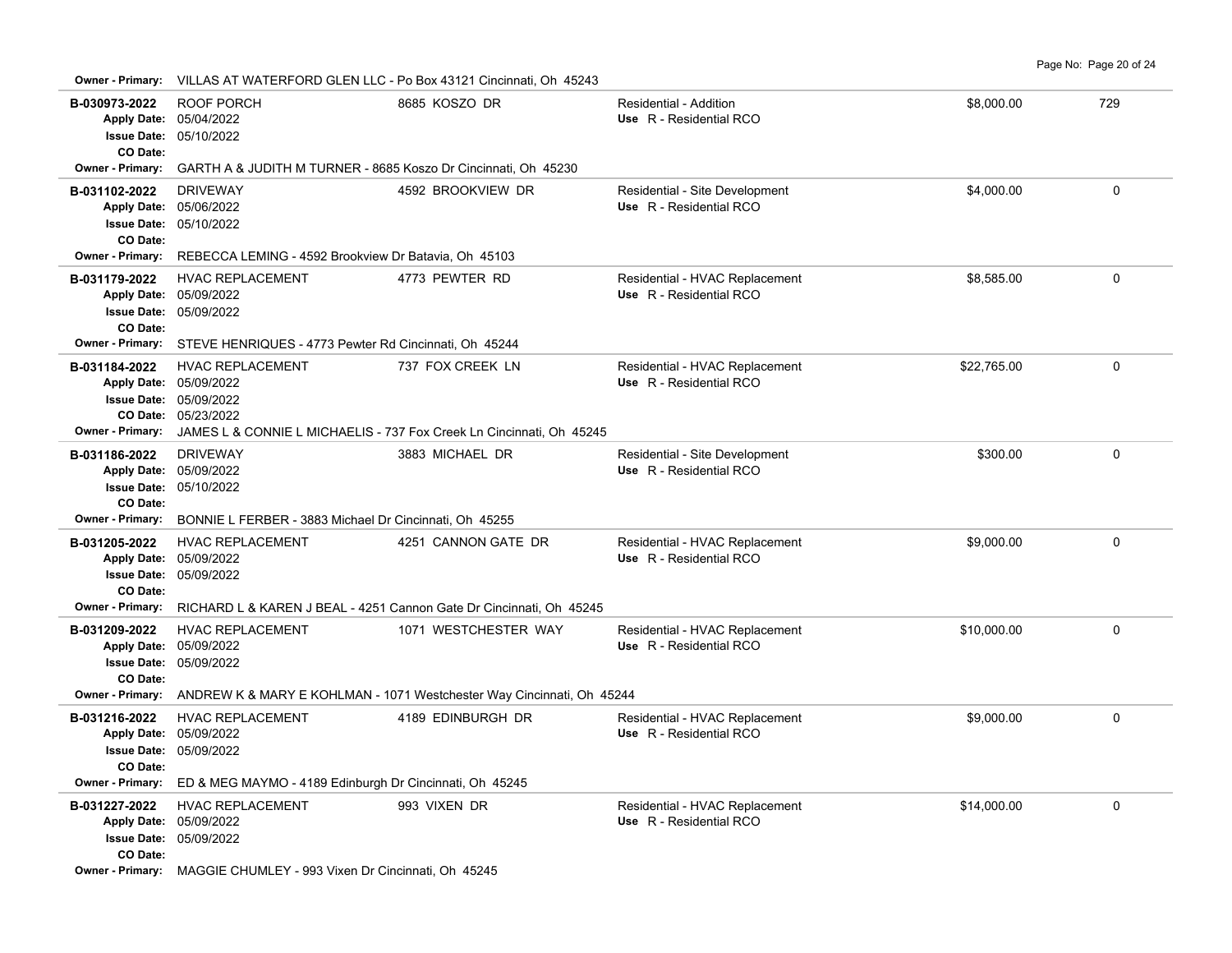**B-031268-2022** GAS LINE NG PP **1988 1287 ROUND BOTTOM RD** Residential - Alteration **1998 1288-2022** GAS LINE NG PP 05/09/2022 Apply Date: 05/09/2022 **Apply Date: Use** R - Residential RCO **Issue Date: CO Date: Owner - Primary:** . .CEZMAZ PROPERTIES LLC - 1286 Mayland Dr Cincinnati, Oh 45230 **B-031333-2022** HVAC REPLACEMENT 1139 BEECHRIDGE CT Residential - HVAC Replacement \$10,000.00 \$10,000.00 0 05/10/2022 **Issue Date:** 05/10/2022 **Apply Date: Use** R - Residential RCO **CO Date: Owner - Primary:** MICHAEL & PAMELA FELTNER - 1139 Beechridge Ct Batavia, Oh 45103 **B-031408-2022** HVAC REPLACEMENT 4643 NORTHRIDGE DR Residential - HVAC Replacement \$9,000.00 \$9,000.00 0 05/11/2022 **Issue Date:** 05/11/2022 **Apply Date: Use** R - Residential RCO **CO Date: Owner - Primary:** TERRI A GLASS - 4643 B Northridge Dr Batavia, Oh 45103 **B-031421-2022** \$55,155.00 0 SOLAR PANELS 4563 CREEKWOOD CT Residential - Solar Panels 05/14/2022 **Issue Date:** Apply Date: 05/11/2022 **Apply Date: Use** R - Residential RCO **CO Date: Owner - Primary:** JOSH & KRISTINA ORLEA - 4563 Creekwood Ct Batavia, Oh 45103 **B-031430-2022** HVAC REPLACEMENT 1297 MCGUFFEY LN Residential - HVAC Replacement \$9,800.00 \$9,800.00 0 05/24/2022 **CO Date:** 05/11/2022 **Issue Date:** Apply Date: 05/11/2022 **Apply Date: Use** R - Residential RCO **Owner - Primary:** DEREK W & DONNA L HART - 1297 Mcguffey Ln Batavia, Oh 45103 B-031486-2022 HVAC REPLACEMENT 4085 GLEN ESTE-WITHAMSVILLE Residential - HVAC Replacement \$15,000.00 \$15,000.00 05/12/2022 **Issue Date:** Apply Date: 05/12/2022  $\overline{\phantom{a}}$ HVAC REPLACEMENT **Apply Date: Use** R - Residential RCO **CO Date: Owner - Primary:** DAN DELACORE - 4085 Glen Este Withamsville Rd Cincinnati, Oh 45245 **B-031493-2022** HVAC REPLACEMENT 4603 BROOKVIEW DR Residential - HVAC Replacement \$10,000.00 \$10,000.00 0 05/12/2022 **Issue Date:** Apply Date: 05/12/2022 **Apply Date: Use** R - Residential RCO **CO Date: Owner - Primary:** JARROD PERKINS - 4603 Brookview Dr Batavia, Oh 45103 **B-031494-2022** \$10,429.00 0 HVAC REPLACEMENT 691 HYACINTH RD Residential - HVAC Replacement 06/02/2022 **CO Date:** 05/12/2022 **Issue Date:** 05/12/2022 **Apply Date: Use** R - Residential RCO **Owner - Primary:** RICHARD & KAREN HASTINGS - 691 Hyacinth Rd Cincinnati, Oh 45245 **B-031573-2022** \$2,382.75 0 HVAC REPLACEMENT 693 REDWOOD CT Residential - HVAC Replacement 05/13/2022 **Issue Date:** 05/13/2022 **Apply Date: Use** R - Residential RCO **CO Date:**

Page No: Page 21 of 24

**Owner - Primary:** LUKE D & KELLY MCGLAUN - 693 Redwood Ct Cincinnati, Oh 45244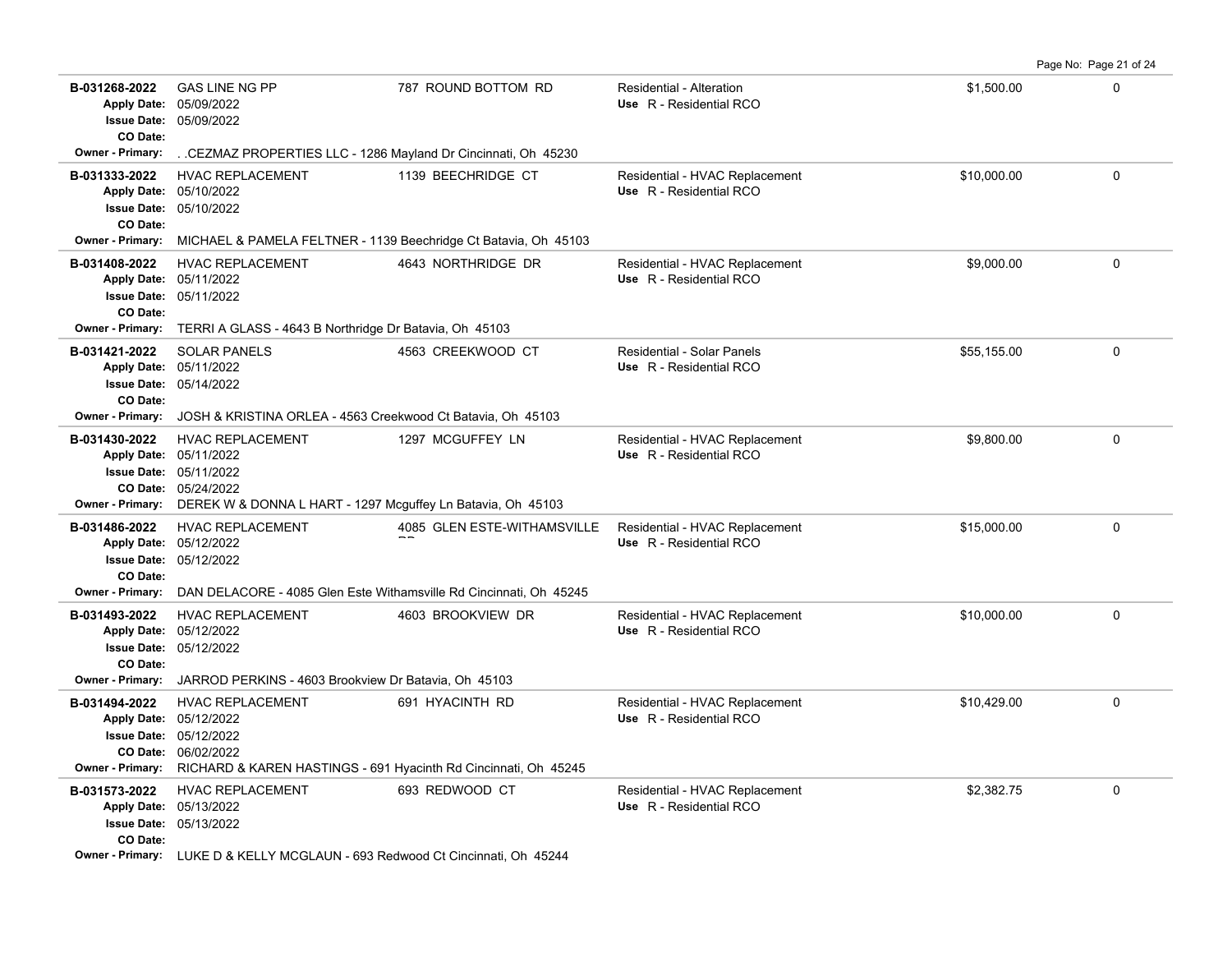Page No: Page 22 of 24

| <b>HVAC REPLACEMENT</b><br>B-031641-2022<br>05/14/2022<br><b>Apply Date:</b><br>05/14/2022<br><b>Issue Date:</b><br>CO Date:<br>06/06/2022<br>Owner - Primary: |                                    | SARAH HAWKINS - 4593 Brittwood Ln Batavia, Oh 45103 | 4593 BRITTWOOD LN                                     | Residential - HVAC Replacement<br>Use R - Residential RCO |        |                                | \$9,764.00            | 0                |
|----------------------------------------------------------------------------------------------------------------------------------------------------------------|------------------------------------|-----------------------------------------------------|-------------------------------------------------------|-----------------------------------------------------------|--------|--------------------------------|-----------------------|------------------|
| <b>HVAC REPLACEMENT</b><br>B-031647-2022                                                                                                                       |                                    |                                                     | 1123 FLICK LN                                         |                                                           |        |                                | \$10,000.00           | $\Omega$         |
| 05/14/2022<br><b>Apply Date:</b>                                                                                                                               |                                    |                                                     |                                                       | Residential - HVAC Replacement<br>Use R - Residential RCO |        |                                |                       |                  |
| <b>Issue Date:</b><br>05/14/2022                                                                                                                               |                                    |                                                     |                                                       |                                                           |        |                                |                       |                  |
| CO Date:                                                                                                                                                       |                                    |                                                     |                                                       |                                                           |        |                                |                       |                  |
| Owner - Primary:                                                                                                                                               |                                    |                                                     | MICHELLE L MORRISON - 1123 Flick Ln Batavia, Oh 45103 |                                                           |        |                                |                       |                  |
| <b>U - Utility &amp; Miscellaneous</b>                                                                                                                         |                                    |                                                     |                                                       |                                                           |        |                                |                       |                  |
| Permit#<br><b>Application Name</b>                                                                                                                             |                                    | <b>Address</b>                                      |                                                       | <b>Work Type / Class</b>                                  |        |                                | <b>Declared Value</b> | <b>Bldg Area</b> |
| B-031410-2022<br>05/11/2022<br><b>Apply Date:</b>                                                                                                              | <b>LAVISH CINCINNATI WALL SIGN</b> |                                                     | 545 CLOUGH PI                                         | Commercial - Sign<br>Use U - Utility & Miscellaneous      |        |                                | \$3,000.00            | 35               |
| <b>Issue Date: 05/12/2022</b>                                                                                                                                  |                                    |                                                     |                                                       |                                                           |        |                                |                       |                  |
| CO Date:                                                                                                                                                       |                                    |                                                     |                                                       |                                                           |        |                                |                       |                  |
| Owner - Primary: LTL PROPERTIES LLC - 6278 Casey Ct Fairfield, Oh 45014                                                                                        |                                    |                                                     |                                                       |                                                           |        |                                |                       |                  |
| <b>SUMMARY FOR Union Township</b><br>PERMIT SUMMARY BY APPLICATION WORKTYPE IN THIS TOWNSHIP                                                                   |                                    |                                                     |                                                       |                                                           |        |                                |                       |                  |
| Worktype                                                                                                                                                       | Issued                             | Value                                               | Worktype                                              | Issued                                                    | Value  | Worktype                       | Issued                | Value            |
| Single-Family Residence (SFR)                                                                                                                                  |                                    | \$329,000.00                                        | Two-Family Residence (TFR)                            | 0                                                         | \$0.00 | Commercial New (COMNEW)        | 0                     | \$0.00           |
| Residential Addition (RESADD)                                                                                                                                  | $\overline{2}$                     | \$38,710.00                                         | Three-Family Residence (THFR)                         | 0                                                         | \$0.00 | Commercial Addition (COMADD)   | 0                     | \$0.00           |
| Residential Alteration (RESALT)                                                                                                                                | 17                                 | \$216.380.75                                        | Four-Family Residence (FFR)                           | 0                                                         | \$0.00 | Commercial Alteration (COMALT) | 1                     | \$1,000.00       |
| Res Accessory Structure (ACCSTR)                                                                                                                               | $\mathbf 0$                        | \$0.00                                              | Multi-Family Residence (MULTFR)                       | 0                                                         | \$0.00 | All Other Project Types        | 21                    | \$453,430.75     |
|                                                                                                                                                                |                                    |                                                     | Single-Family Unit (SFU)                              | 0                                                         | \$0.00 |                                |                       |                  |
| <b>NUMBER OF PERMITS ISSUED: 26</b>                                                                                                                            |                                    |                                                     |                                                       |                                                           |        |                                |                       |                  |
| <b>DECLARED VALUE: \$823,640.75</b>                                                                                                                            |                                    |                                                     |                                                       |                                                           |        |                                |                       |                  |
| <b>Washington Township</b>                                                                                                                                     |                                    |                                                     |                                                       |                                                           |        |                                |                       |                  |
| <b>R</b> - Residential RCO                                                                                                                                     |                                    |                                                     |                                                       |                                                           |        |                                |                       |                  |
|                                                                                                                                                                |                                    |                                                     |                                                       |                                                           |        |                                |                       |                  |

| Permit#       | <b>Application Name</b>                           | <b>Address</b>                                                                                     | Work Type / Class       | <b>Declared Value</b> | <b>Bldg Area</b> |
|---------------|---------------------------------------------------|----------------------------------------------------------------------------------------------------|-------------------------|-----------------------|------------------|
| B-031323-2022 | ELECTRIC UPGRADE<br><b>Apply Date: 05/10/2022</b> | 905 NEVILLE PENN SCHOOLHOUSE Residential - Electric Service Upgrade<br>--                          | Use R - Residential RCO | \$7.000.00            |                  |
|               | <b>Issue Date: 05/10/2022</b>                     |                                                                                                    |                         |                       |                  |
| CO Date:      | 05/20/2022                                        |                                                                                                    |                         |                       |                  |
|               |                                                   | Owner - Primary: STEVEN & JILLIAN STINCHCOMBE - 905 Neville Penn Schoolhouse Rd Felicity, Oh 45120 |                         |                       |                  |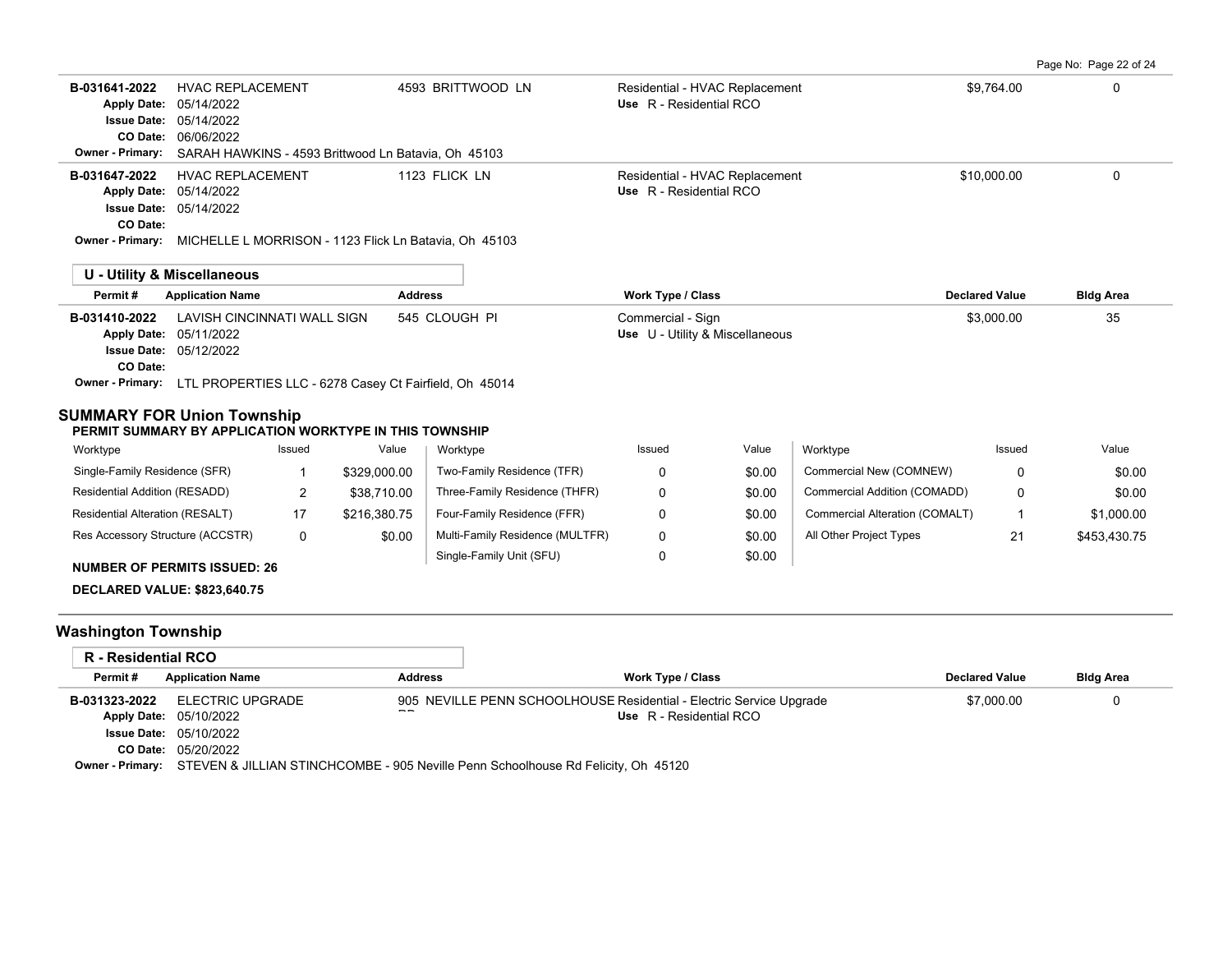### **SUMMARY FOR Washington Township**

**PERMIT SUMMARY BY APPLICATION WORKTYPE IN THIS TOWNSHIP**

| Worktype                         | Issued | Value      | Worktype                        | Issued | Value  | Worktype                       | Issued | Value  |
|----------------------------------|--------|------------|---------------------------------|--------|--------|--------------------------------|--------|--------|
| Single-Family Residence (SFR)    |        | \$0.00     | Two-Family Residence (TFR)      |        | \$0.00 | Commercial New (COMNEW)        | 0      | \$0.00 |
| Residential Addition (RESADD)    |        | \$0.00     | Three-Family Residence (THFR)   |        | \$0.00 | Commercial Addition (COMADD)   | 0      | \$0.00 |
| Residential Alteration (RESALT)  |        | \$7,000.00 | Four-Family Residence (FFR)     |        | \$0.00 | Commercial Alteration (COMALT) | 0      | \$0.00 |
| Res Accessory Structure (ACCSTR) | 0      | \$0.00     | Multi-Family Residence (MULTFR) |        | \$0.00 | All Other Project Types        |        | \$0.00 |
|                                  |        |            | Single-Family Unit (SFU)        |        | \$0.00 |                                |        |        |

# **NUMBER OF PERMITS ISSUED: 1**

**DECLARED VALUE: \$7,000.00**

# **Wayne Township**

| R - Residential RCO |                                                        |                |                                |                       |                  |
|---------------------|--------------------------------------------------------|----------------|--------------------------------|-----------------------|------------------|
| Permit#             | <b>Application Name</b>                                | <b>Address</b> | <b>Work Type / Class</b>       | <b>Declared Value</b> | <b>Bldg Area</b> |
| B-031642-2022       | <b>HVAC REPLACEMENT</b>                                | 6254 SR 727    | Residential - HVAC Replacement | \$10,607.00           | 0                |
|                     | <b>Apply Date: 05/14/2022</b>                          |                | Use R - Residential RCO        |                       |                  |
|                     | <b>Issue Date: 05/14/2022</b>                          |                |                                |                       |                  |
|                     | <b>CO Date: 05/23/2022</b>                             |                |                                |                       |                  |
| Owner - Primary:    | ROBERT E SMITH - 6254 State Route 727 Goshen, Oh 45122 |                |                                |                       |                  |

### **SUMMARY FOR Wayne Township**

#### **PERMIT SUMMARY BY APPLICATION WORKTYPE IN THIS TOWNSHIP**

| Worktype                         | Issued | Value       | Worktype                        | Issued | Value  | Worktvpe                       | Issued   | Value       |
|----------------------------------|--------|-------------|---------------------------------|--------|--------|--------------------------------|----------|-------------|
| Single-Family Residence (SFR)    |        | \$0.00      | Two-Family Residence (TFR)      |        | \$0.00 | Commercial New (COMNEW)        | $\Omega$ | \$0.00      |
| Residential Addition (RESADD)    |        | \$0.00      | Three-Family Residence (THFR)   |        | \$0.00 | Commercial Addition (COMADD)   | 0        | \$0.00      |
| Residential Alteration (RESALT)  |        | \$10,607.00 | Four-Family Residence (FFR)     |        | \$0.00 | Commercial Alteration (COMALT) | 0        | \$0.00      |
| Res Accessory Structure (ACCSTR) |        | \$0.00      | Multi-Family Residence (MULTFR) |        | \$0.00 | All Other Project Types        |          | \$10.607.00 |
|                                  |        |             | Single-Family Unit (SFU)        |        | \$0.00 |                                |          |             |

#### **NUMBER OF PERMITS ISSUED: 1**

**DECLARED VALUE: \$10,607.00**

### **Williamsburg Township**

| R - Residential RCO |                                                                            |                   |                          |                       |                  |
|---------------------|----------------------------------------------------------------------------|-------------------|--------------------------|-----------------------|------------------|
| Permit#             | <b>Application Name</b>                                                    | <b>Address</b>    | Work Type / Class        | <b>Declared Value</b> | <b>Bldg Area</b> |
| B-031318-2022       | <b>ELECTRIC REPAIR</b>                                                     | 4008 ALEXANDER LN | Residential - Alteration | \$4,000.00            |                  |
|                     | Apply Date: 05/10/2022                                                     |                   | Use R - Residential RCO  |                       |                  |
|                     | <b>Issue Date: 05/10/2022</b>                                              |                   |                          |                       |                  |
|                     | <b>CO Date: 05/11/2022</b>                                                 |                   |                          |                       |                  |
|                     | <b>Owner - Primary:</b> ROY MOORE SR - 4008 Alexander Ln Batavia, Oh 45103 |                   |                          |                       |                  |

**Owner - Primary:** ROY MOORE SR - 4008 Alexander Ln Batavia, Oh 45103